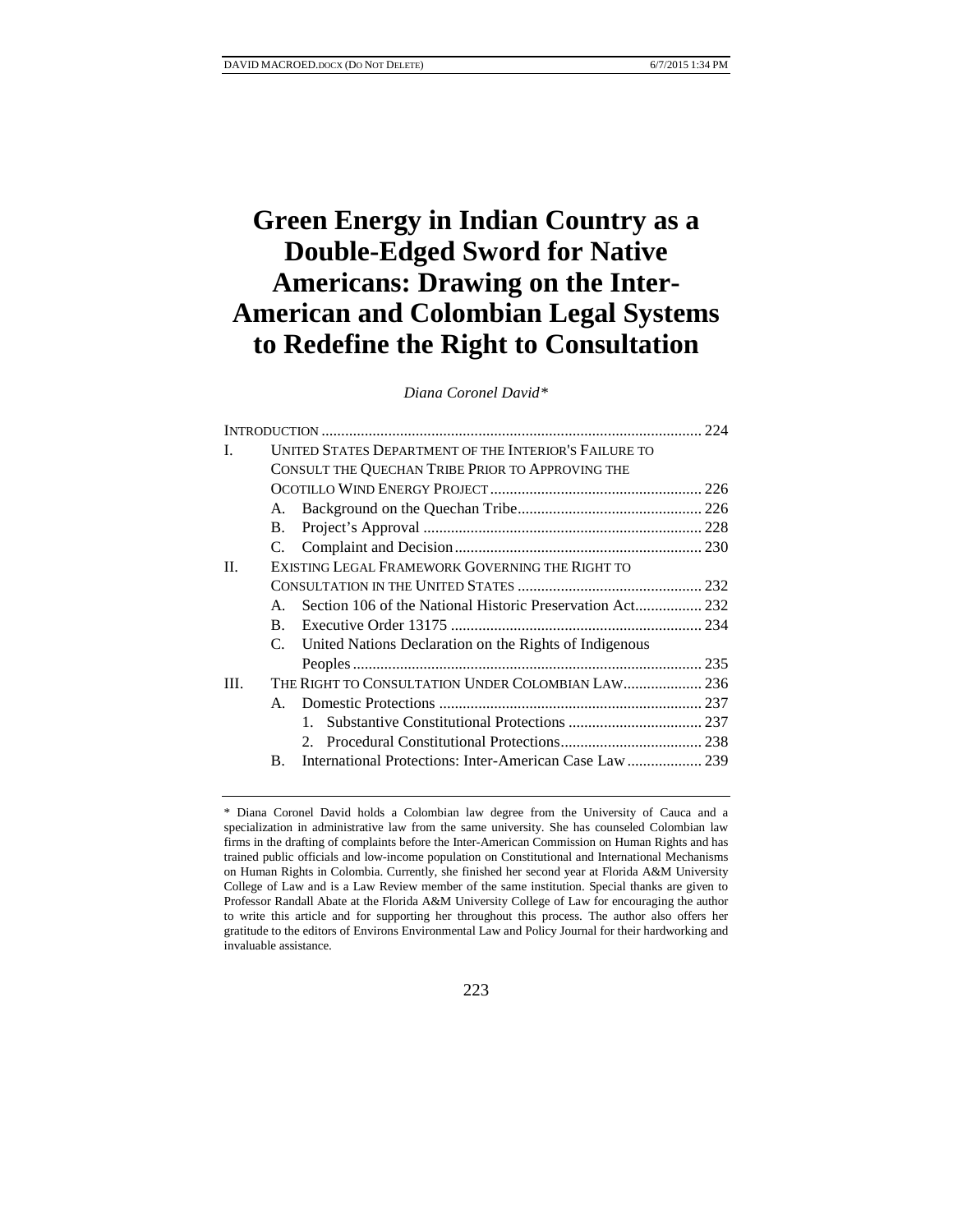| 224 | [Vol. 38:2]<br>University of California, Davis                     |  |  |
|-----|--------------------------------------------------------------------|--|--|
| IV. | <b>RENEWABLE ENERGY PROJECTS IN INDIAN COUNTRY SHOULD</b>          |  |  |
|     | PROVIDE THAT TRIBAL SELF DETERMINATION RIGHTS ARE                  |  |  |
|     |                                                                    |  |  |
| А.  | Protection Under the Federal Trust Responsibility Doctrine  243    |  |  |
|     | Adoption of Guidelines to Facilitate Meaningful Consultation<br>B. |  |  |
|     |                                                                    |  |  |
|     | 1.                                                                 |  |  |
|     | 2.                                                                 |  |  |
|     | Projects that Involve the Exploitation or Exploration of<br>3.     |  |  |
|     |                                                                    |  |  |
|     | Projects that Involve Relocation of Native Americans or<br>4.      |  |  |
|     |                                                                    |  |  |
|     | 5. Consequences of Ensuring that Native Americans Play a           |  |  |
|     | Major Role in the Decision-Making Process for                      |  |  |
|     |                                                                    |  |  |
| C.  | Increased Scrutiny for Federal or State Action with a Direct or    |  |  |
|     |                                                                    |  |  |
|     |                                                                    |  |  |

#### **INTRODUCTION**

Energy is a key component in the redress of climate change evils<sup>[1](#page-1-0)</sup> and the United States has one of the highest per capita energy consumption in the world surpassed only by Canada. $<sup>2</sup>$  $<sup>2</sup>$  $<sup>2</sup>$  The federal government's goal is to reduce the</sup> country's dependence on oil and double its wind and solar electricity generation by 2025.<sup>[3](#page-1-2)</sup> Renewable energy does not pose the environmental and health concerns associated with traditional energy sources of petroleum, coal, natural gas, and nuclear power.<sup>[4](#page-1-3)</sup> Hence, it is on the rise as an alternative to these traditional sources.

The development of renewable energy projects is to a great extent tied to Indian Country.[5](#page-1-4) Some estimate that 100 million acres of tribal lands can produce more than four times the electricity needs of the United States.<sup>[6](#page-1-5)</sup> This is highly important for Indian tribes as an empowering mechanism. Such projects could represent new sources of income for tribes whose traditional subsistence-

<span id="page-1-0"></span><sup>1</sup> Lillian Aponte Miranda, *Introduction to International and Domestic Climate Change Regulation*, in CLIMATE CHANGE AND INDIGENOUS PEOPLES: THE SEARCH FOR LEGAL REMEDIES 22 (Randall S. Abate & Elizabeth Ann Kronk Warner eds., 2013). 2 K.K. DUVIVIER, THE RENEWABLE ENERGY READER 279 (2011).

<span id="page-1-5"></span><span id="page-1-4"></span><span id="page-1-3"></span><span id="page-1-2"></span><span id="page-1-1"></span><sup>3</sup> *The All-of-the-above Energy Strategy*, WHITE HOUSE, http://www.whitehouse.gov/energy/ securing-american-energy (last visited April 11, 2015).

<sup>4</sup> DUVIVIER, *supra* note 2, at 13-14.

<sup>5</sup> *Id.* at 387.

<sup>6</sup> *Id.*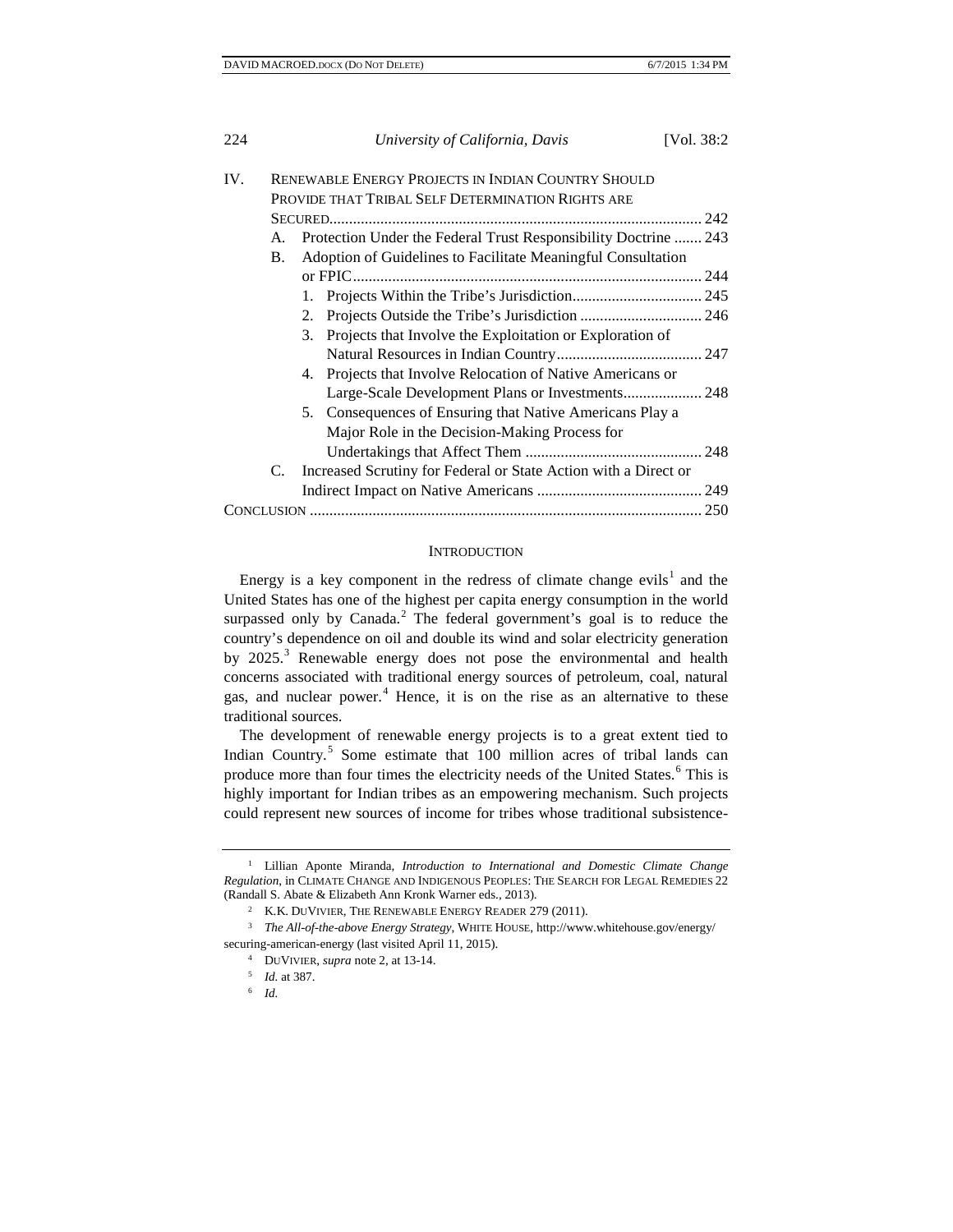based lifestyles have been impacted by climate change.<sup>[7](#page-2-0)</sup>

Renewable energy projects in Indian Country are not new to the United States.<sup>[8](#page-2-1)</sup> However, this benign initiative of advancing clean energy projects on tribal land could create a new problem: the violation of tribes' sovereignty and cultural integrity.<sup>[9](#page-2-2)</sup> Renewable energy projects in Indian Country require the use of the surface and subsurface of tribal lands to undertake the project and interconnect major transmission lines. Thus, these projects carry the risk of affecting historic properties with cultural and spiritual significance.<sup>[10](#page-2-3)</sup>

In an attempt to harmonize Native Americans' rights with the national policy of encouraging renewable energy projects, this article focuses on the consultation process as an essential component of the right to self-determination. Consultation should be enhanced to promote recognition of Native Americans as a distinct and sovereign entity. Renewable energy projects could become a double-edged sword for Native Americans because a deficient consultation process would at best inadequately protect their cultural integrity and heritage for future generations. This article explains how the current consultation process is a mere formality without real consideration of the protection of Native Americans' rights. Although the consulting parties, even the tribes, may be accustomed or resigned to this existing reality, it is vital to empower the tribes and provide them with viable means for meaningful consultation or free, prior and informed consent ("FPIC") as an essential dimension of their right of selfdetermination.

In *Loucks v. Standard Oil Co. of New York,* Justice Cardozo stated: "We are not so provincial as to say that every solution of a problem is wrong because we deal with it otherwise at home."[11](#page-2-4) Justice Cardozo's reasoning should be present in the minds of officials in all three branches of U.S government when considering the use of tribal lands for renewable energy projects. International experiences, even of developing countries, could prove useful for the diagnosis of domestic problems and the creation or application of potential solutions. The Inter-American and Colombian legal framework allow the following classification of the right to consultation: 1) mere legal recognition; 2) meaningful consultation; and 3) FPIC. Although the right to consultation is

<span id="page-2-0"></span><sup>7</sup> Elizabeth Ann Kronk, *Alternative Energy Development in Indian Country: Lighting the Way for the Seventh Generation*, 46 IDAHO L. REV. 449, 458-59 (2010).

*Id.* at 464.

<span id="page-2-2"></span><span id="page-2-1"></span><sup>9</sup> "[T]ribal sovereignty ensures that Indian tribes enjoy the same inherent rights of selfgovernment over their members and retained territories as any other nation, except as limited by the doctrine of discovery, treaty-based cessions of authority, or explicit congressional abrogation under the plenary power doctrine." Angela R. Riley, *(Tribal) Sovereignty and Illiberalism*, 95 CALIF. L. REV. 799, 821 (2007).

<sup>10</sup> DUVIVIER, *supra* note 2, at 327.

<span id="page-2-4"></span><span id="page-2-3"></span><sup>11</sup> Loucks v. Standard Oil Co. of New York, 120 N.E. 198, 201 (N.Y. 1918) (comparing the respective tort recovery statutes in Massachusetts and New York).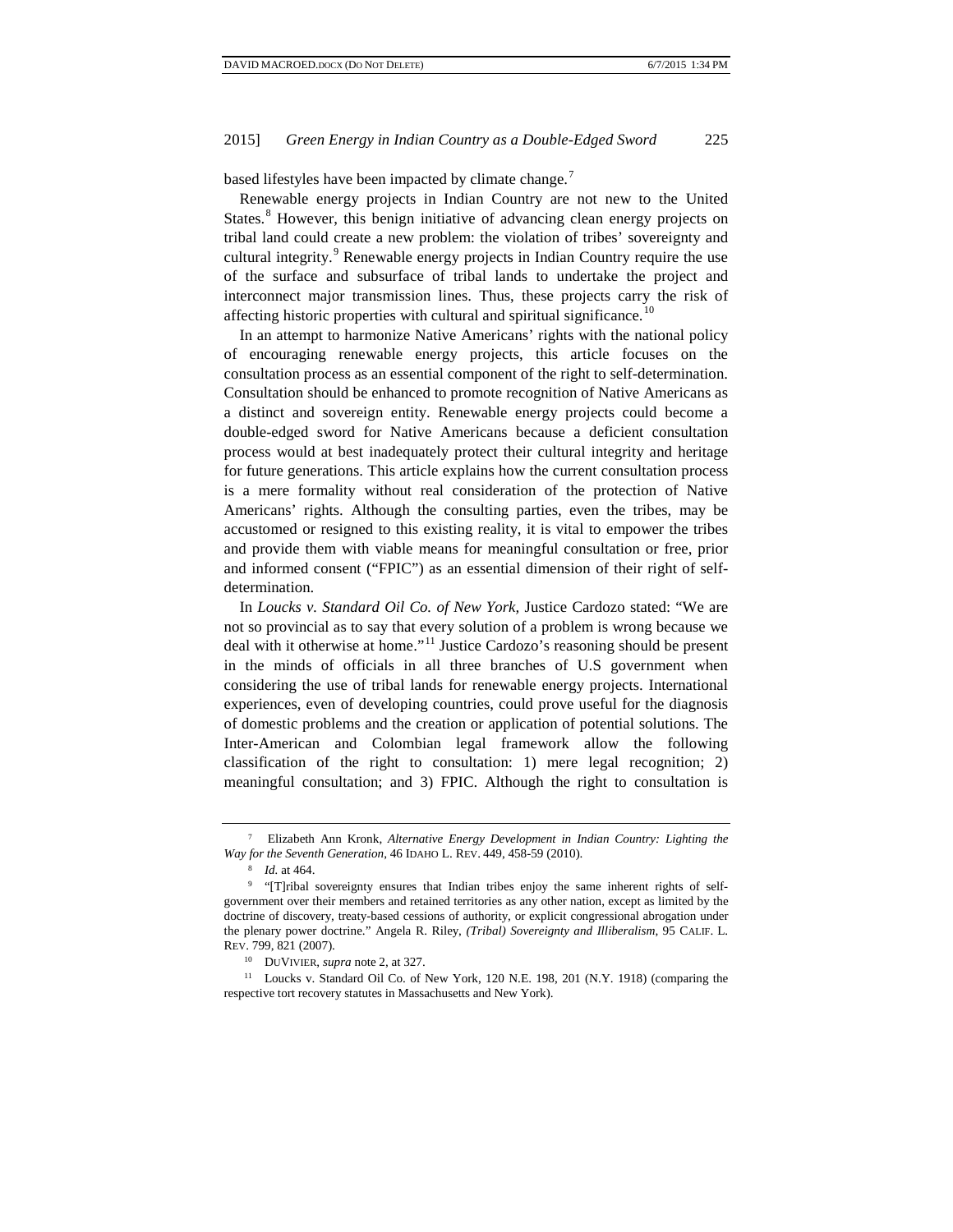legally recognized in the United States, it lacks practical significance because Native Americans are not critically involved in the decision-making process. The United States uses consultation as a mere procedural step without clear guidelines. As a result, Native Americans' rights are undermined. The current procedure creates a government-to-government undertaking defined solely by the agenda of the United States government.

Part I of this article provides background information on the Quechan Tribe and introduces the controversy caused by the approval of the Ocotillo Wind Energy Project on lands with profound significance for Native American groups.<sup>[12](#page-3-0)</sup> Part II reviews the American legal framework regarding the right of consultation. Part III examines Colombia's substantive and procedural protections of indigenous rights, and Inter-American case law. Part IV proposes a more beneficial interpretation of current legislation in favor of Native Americans' rights using the trust responsibility doctrine. Part IV also proposes the creation of guidelines to transform the consultation process into a real government-to-government dynamic and to determine when FPIC is applicable as a mechanism distinguishable from consultation. In addition, Part IV shows the benefits of treating Native Americans as essential actors in a strategic partnership aimed to combat climate change and to comply with the national green energy policy in their territories. Finally, Part IV advocates for a higher standard of review for federal or state action affecting Native Americans' rights.

# I. UNITED STATES DEPARTMENT OF THE INTERIOR'S FAILURE TO CONSULT THE QUECHAN TRIBE PRIOR TO APPROVING THE OCOTILLO WIND ENERGY PROJECT

#### *A. Background on the Quechan Tribe*

The Quechan Tribe (pronounced *Kwuh-tsan*), also known as the Yuma, Yuman, or Kwtsan, is estimated to have existed since  $450$  AD,  $13$  and is composed of roughly 2,500 members.<sup>[14](#page-3-2)</sup> The Tribe is federally recognized<sup>[15](#page-3-3)</sup> and resides in the Fort Yuma-Quechan Reservation,<sup>[16](#page-3-4)</sup> although their traditional

<sup>12</sup> DUVIVIER, *supra* note 2, at 404.

<span id="page-3-1"></span><span id="page-3-0"></span><sup>13</sup> *A Quechan Historical Sketch*, TLEILAXUEYES, http://tleilaxueyes.wordpress.com/about/ (last visited April 11, 2015).

<span id="page-3-2"></span><sup>14</sup> *Quechan Tribe Community Profile*, NATIVE PEOPLES TECHNICAL ASSISTANCE OFFICE (NPTAO), http://www.nptao.arizona.edu/ProtocolPDFs/F%20CP%20Fort%20Yuma%20 Quechan.pdf (last visited April 11, 2015).

<span id="page-3-3"></span><sup>&</sup>lt;sup>15</sup> STEPHEN L. PEVAR, THE RIGHTS OF INDIAN AND TRIBES: THE AUTHORITATIVE ACLU GUIDE TO INDIAN AND TRIBAL RIGHTS 398 (3d ed. 2002). 16 *Quechan Tribe*, INTER TRIBAL COUNCIL OF ARIZONA (ITCA), http://itcaonline.com/

<span id="page-3-4"></span><sup>?</sup>page\_id=1173 (last visited April 11, 2015).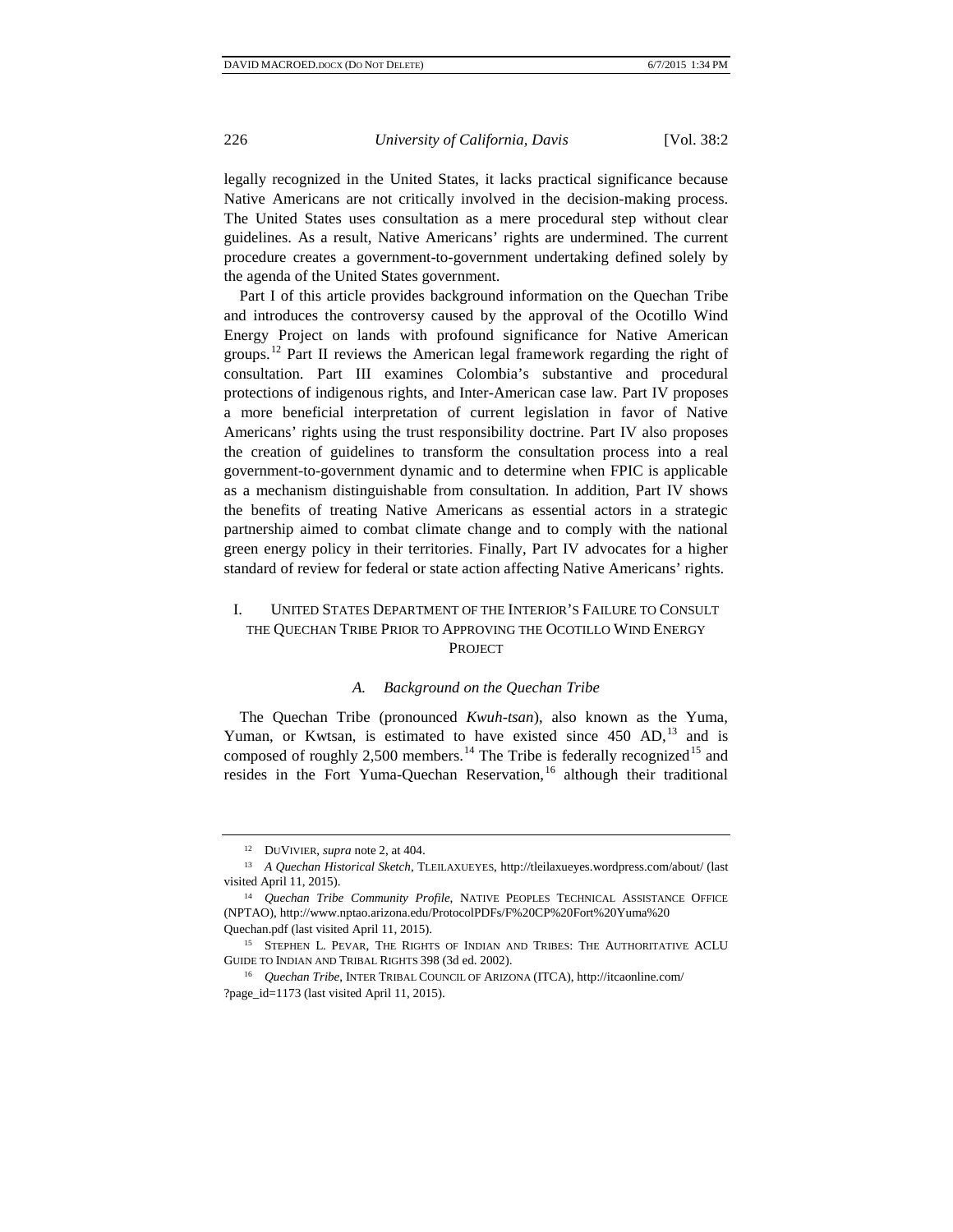territories extend beyond the boundaries of the reservation.<sup>[17](#page-4-0)</sup> Established in 1884, the reservation is located along both sides of the Colorado River near Yuma, Arizona, and borders the states of Arizona, California, and Baja California (Mexico).<sup>[18](#page-4-1)</sup>

The Quechan Tribe is mainly an agricultural community, deeply connected to the Colorado River.<sup>[19](#page-4-2)</sup> The land surrounding the River provides a link to the Tribe's history, culture, and traditions.<sup>[20](#page-4-3)</sup> These lands not only house desert ecosystem, cultural resources, and a national historic trail, but they are also home to sacred Quechan burial grounds.<sup>[21](#page-4-4)</sup> In addition, the Coyote Mountains are visible from the Quechan site and are part of the Tribe's creation story,  $^{22}$  $^{22}$  $^{22}$  which has passed down generations through rituals and songs and is still a significant part of its culture today.<sup>[23](#page-4-6)</sup> As one Quechan member said: "Before they wrote the Constitution, before they wrote the Magna Carta, before they came from England with their papers and their Bibles, we already had those songs proclaiming certain areas—what we felt, what we did and what we lived by."<sup>[24](#page-4-7)</sup>

The Quechan Tribe has fought zealously to prevent private entities from developing resource-intensive projects on culturally sensitive lands.<sup>[25](#page-4-8)</sup> Due to the United States' failure to protect the Tribe's cultural heritage under the federal trust responsibility doctrine, the Tribe has been forced to use its own financial means to combat harmful development.<sup>[26](#page-4-9)</sup> For example, the Tribe has opposed massive mining projects, and a large oil refinery in the area.<sup>[27](#page-4-10)</sup> More recently, the Quechans have opposed the development of large-scale solar and wind energy projects on desert lands to prevent the destruction of their history and culture.<sup>[28](#page-4-11)</sup>

<span id="page-4-4"></span><span id="page-4-3"></span><span id="page-4-2"></span><span id="page-4-1"></span><sup>21</sup> Miriam Raftery, *Tribe Sues to Block Desert Solar Project; Protesters Gather in Ocotillo to Oppose One of World's Largest Solar Projects*, EAST COUNTY MAGAZINE (Nov. 17, 2010), http://www.eastcountymagazine.org/tribe-sues-block-desert-solar-project-protesters-gather-ocotillooppose-one-worlds-largest-solar-pro.

<span id="page-4-5"></span><sup>22</sup> *Id.*; *Coyote Mountains Wilderness Area*, BUREAU OF LAND MGMT., http://www.blm.gov/ az/st/en/prog/blm\_special\_areas/wildareas/coyote.html (last visited April 11, 2015).

<span id="page-4-0"></span><sup>&</sup>lt;sup>17</sup> Declaration of John Bathke in Support of Plaintiff's Motion for Summary Judgment at 4, Quechan Tribe of Fort Yuma Indian Reservation v. U.S. Dep't of Interior, 927 F. Supp. 2d 921 (S.D. Cal. 2013) (No. 3:12CV01167-GPC-PCL), *available at* http://turtletalk.files.wordpress.com/2013/ 03/quechan-declaration.pdf.

<sup>18</sup> NPTAO, *supra* note 14.

<sup>19</sup> ITCA, *supra* note 16. 20 TLEILAXUEYES, *supra* note 13.

<sup>23</sup> Raftery, *supra* note 21.

<sup>24</sup> *Id.*

<span id="page-4-11"></span><span id="page-4-10"></span><span id="page-4-9"></span><span id="page-4-8"></span><span id="page-4-7"></span><span id="page-4-6"></span><sup>&</sup>lt;sup>25</sup> Declaration of John Bathke in Support of Plaintiff's Motion for Summary Judgment at 5, Quechan Tribe of Fort Yuma Indian Reservation v. U.S. Dep't of Interior, 927 F. Supp. 2d 921 (S.D. Cal. 2013) (No. 3:12CV01167-GPC-PCL), *available at* http://turtletalk.files.wordpress.com/ 2013/03/quechan-declaration.pdf.

<sup>26</sup> *Id.* 

<sup>27</sup> *Id.*

<sup>28</sup> *Id.* at 6.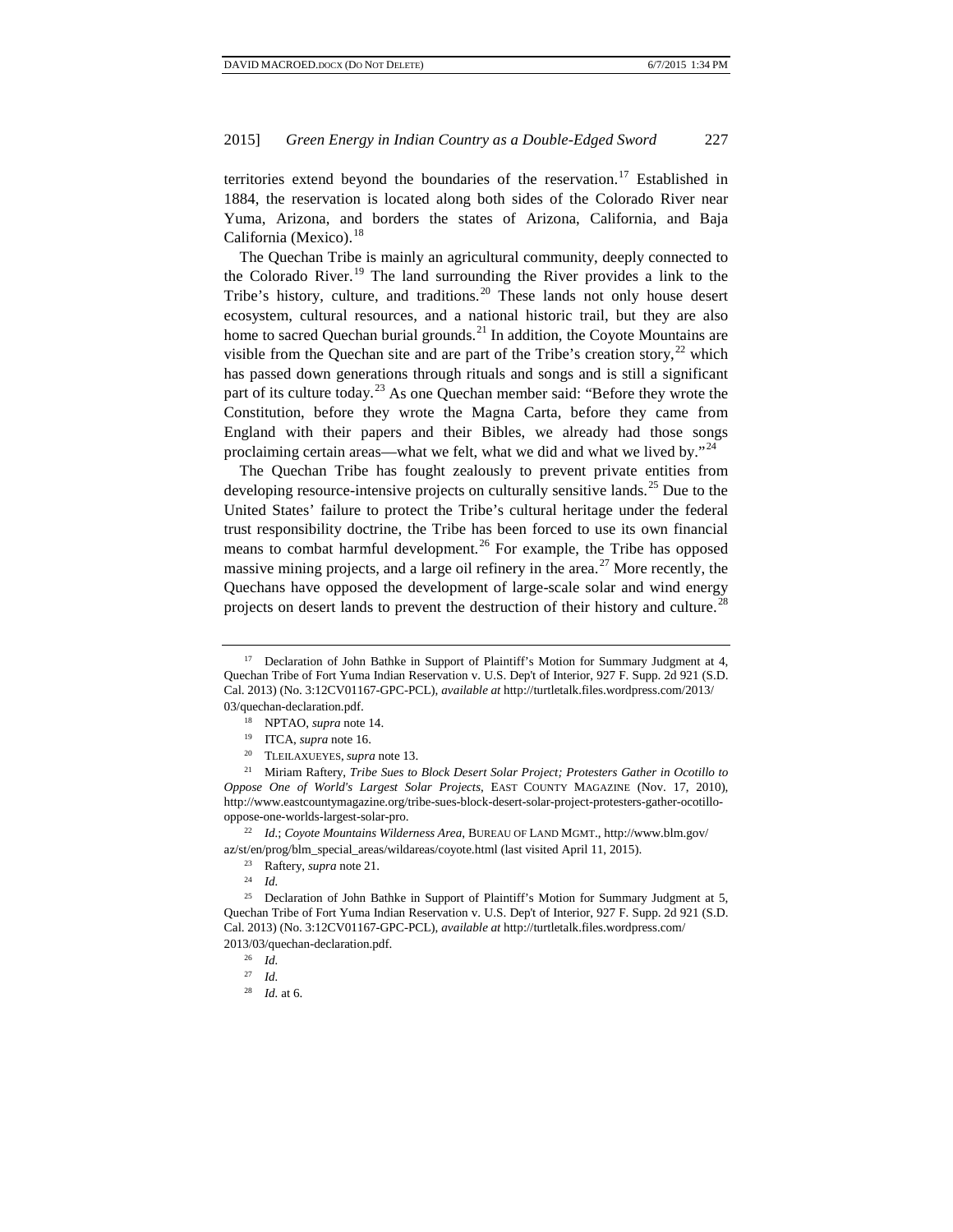However, the Tribe has not always been successful in its oppositions. Under the Obama administration, multiple projects have been approved on Quechan Traditional Lands at the discretion of the Bureau of Land Management ("BLM"): two regularly processed projects, a 500kV transmission line, and three fast-track renewable energy projects.<sup>[29](#page-5-0)</sup> Five more fast-track projects are currently in the application phase.<sup>[30](#page-5-1)</sup>

### *B. Project's Approval*

The Ocotillo Wind Energy Facility Project ("Project" or "project"), is located next to the Coyote Mountains, which are sacred to not only the Quechan but also the Kumeyay and Cocopah Tribes.<sup>[31](#page-5-2)</sup> The project affects other sacred places including Sugarloaf Mountain, the archeological site "Indian Hills," and the viewshed between these areas.<sup>[32](#page-5-3)</sup> On October 9, 2009, developer Ocotillo Express, LLP ("Ocotillo") applied to BLM and Imperial County to construct and operate a wind energy facility on public land within the California Dessert Conservation Area.<sup>[33](#page-5-4)</sup> The Acting Field Manager of BLM wrote a letter to the Quechan Tribe informing them of Ocotillo's right-of-way application to conduct wind testing and to develop a wind energy project on their lands.<sup>[34](#page-5-5)</sup> The news generated strong opposition in the Quechan Tribe.<sup>[35](#page-5-6)</sup> In July 2010, BLM sent the Tribe an update on the project and extended an invitation to engage in government-to-government consultation.<sup>[36](#page-5-7)</sup> One month later, Ocotillo's archaeological consultant issued the inventory research design and work plan for the project, which stated that all significant prehistoric and historic resources in the Project area had been surveyed.<sup>[37](#page-5-8)</sup> In September 2010, federal and state officials, including BLM, executed a "Programmatic Agreement" to manage the project notwithstanding the opposition of the Quechan Tribe.<sup>[38](#page-5-9)</sup>

In July 2010, BLM requested that the Quechan Tribe designate a member to serve as the authorized representative of the Tribe for a government-to-government consultation, a request BLM reiterated in January 2011.<sup>[39](#page-5-10)</sup> In March 2011, BLM sent another letter to the Quechan Tribe inviting them to engage in

<sup>29</sup> *Id.*

<sup>30</sup> *Id.*

<sup>31</sup> *Id.* at 7.

<sup>32</sup> *Id.*

<span id="page-5-8"></span><span id="page-5-7"></span><span id="page-5-6"></span><span id="page-5-5"></span><span id="page-5-4"></span><span id="page-5-3"></span><span id="page-5-2"></span><span id="page-5-1"></span><span id="page-5-0"></span><sup>33</sup> Quechan Tribe of Fort Yuma Indian Reservation v. U.S. Dep't of Interior, 927 F. Supp. 2d 921, 927 (S.D. Cal. 2013).

<sup>34</sup> *Id.* at 931.

<sup>35</sup> DUVIVIER, *supra* note 2, at 404.

<sup>36</sup> *Quechan Tribe of Fort Yuma Indian Reservation*, 927 F. Supp. 2d. at 931.

<sup>37</sup> *Id.* at 929.

<span id="page-5-10"></span><span id="page-5-9"></span><sup>38</sup> DUVIVIER, *supra* note 2, at 404.

<sup>39</sup> *Quechan Tribe of Fort Yuma Indian Reservation*, 927 F. Supp. 2d at 931.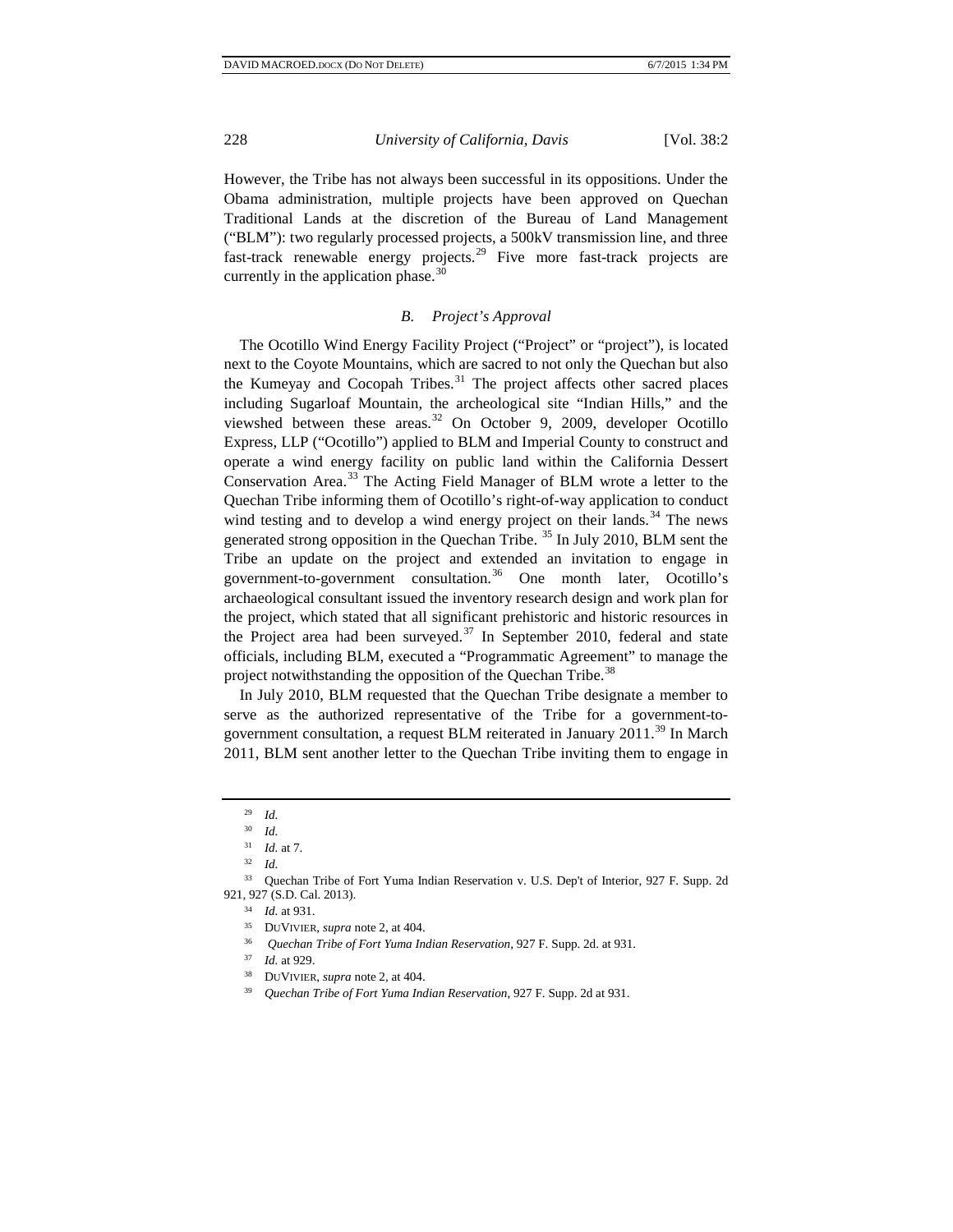government-to-government consultation.<sup>[40](#page-6-0)</sup> The Ocotillo's archeological consultant, Tierra Environmental Services, Inc., then issued the "Historical Resources Evaluation and Impact Analysis" in May 2011.<sup>[41](#page-6-1)</sup>

From August to November 2011, BLM sent letters to the Quechan Tribe inviting government-to-government consultation.<sup>[42](#page-6-2)</sup> In the October letter, BLM also sent abundant information on Historical Resources Evaluation and Impact Analysis, which contained a survey of significant prehistoric and historic resources in the project area.<sup>[43](#page-6-3)</sup> From June to December 16, 2011, BLM also sent emails to tribal officials requesting government-to-government consultation.<sup>[44](#page-6-4)</sup>

Finally, on January 12, 2012, BLM wrote to a council member who was also the liaison to the Quechan Culture Committee, with the purpose of engaging the Quechans in government-to-government consultation.<sup>[45](#page-6-5)</sup> In the letter, BLM discussed its efforts to establish the consultation, provided ways in which the Quechan Tribe could contact BLM's Field Manager, and provided the Associate Manager's contact information as an alternate method to contact BLM.<sup>[46](#page-6-6)</sup> Within two weeks, the Quechans responded and met with BLM representatives on January 31, 2012.<sup>[47](#page-6-7)</sup>

In February 2012, the Department of the Interior ("DOI") presented a Final Environmental Impact Statement Report analyzing the effect of the 12,484-acre right-of-way over public land in favor of Ocotillo to build 155 wind turbine generators.<sup>[48](#page-6-8)</sup> On February 27, 2012, BLM sent a letter inviting the Quechan Tribe to a specific section 106-consultation meeting to discuss the Project and a revised draft of a Memorandum of Agreement ("MOA").<sup>[49](#page-6-9)</sup> In this last letter, BLM explained that the meeting would discuss changes to the MOA and give the Tribe an opportunity to provide input and ask questions.<sup>[50](#page-6-10)</sup> For the same purpose, BLM and the Tribal Council also met on February 22, March 21, and April 18, 2012.<sup>[51](#page-6-11)</sup>

On May 8, 2012, the California State Historic Preservation Office, the

<sup>43</sup> *Id.*

<sup>48</sup> *Id.* at 927.

<span id="page-6-11"></span><span id="page-6-10"></span><span id="page-6-9"></span><span id="page-6-8"></span><span id="page-6-7"></span><span id="page-6-6"></span><span id="page-6-5"></span><span id="page-6-4"></span><sup>49</sup> *Id.* at 932. The Memorandum of Agreement is a document where BLM, SHPO, and ACHP agree that the project should be implemented in accordance to some standards aimed to resolve adverse effects of the undertaking on historic projects. Through this memorandum, ACHP is provided with a reasonable opportunity to comment pursuant to section 106 and Native Americans Tribes are invited to concur in the agreement.

<sup>50</sup> *Id.*

<sup>51</sup> *Id.*

<sup>40</sup> *Id.*

<sup>41</sup> *Id.* at 928-29.

<span id="page-6-3"></span><span id="page-6-2"></span><span id="page-6-1"></span><span id="page-6-0"></span><sup>42</sup> *Id.* at 931.

<sup>44</sup> *Id.*

<sup>45</sup> *Id.* at 931-32.

<sup>46</sup> *Id.* at 932.

<sup>47</sup> *Id.*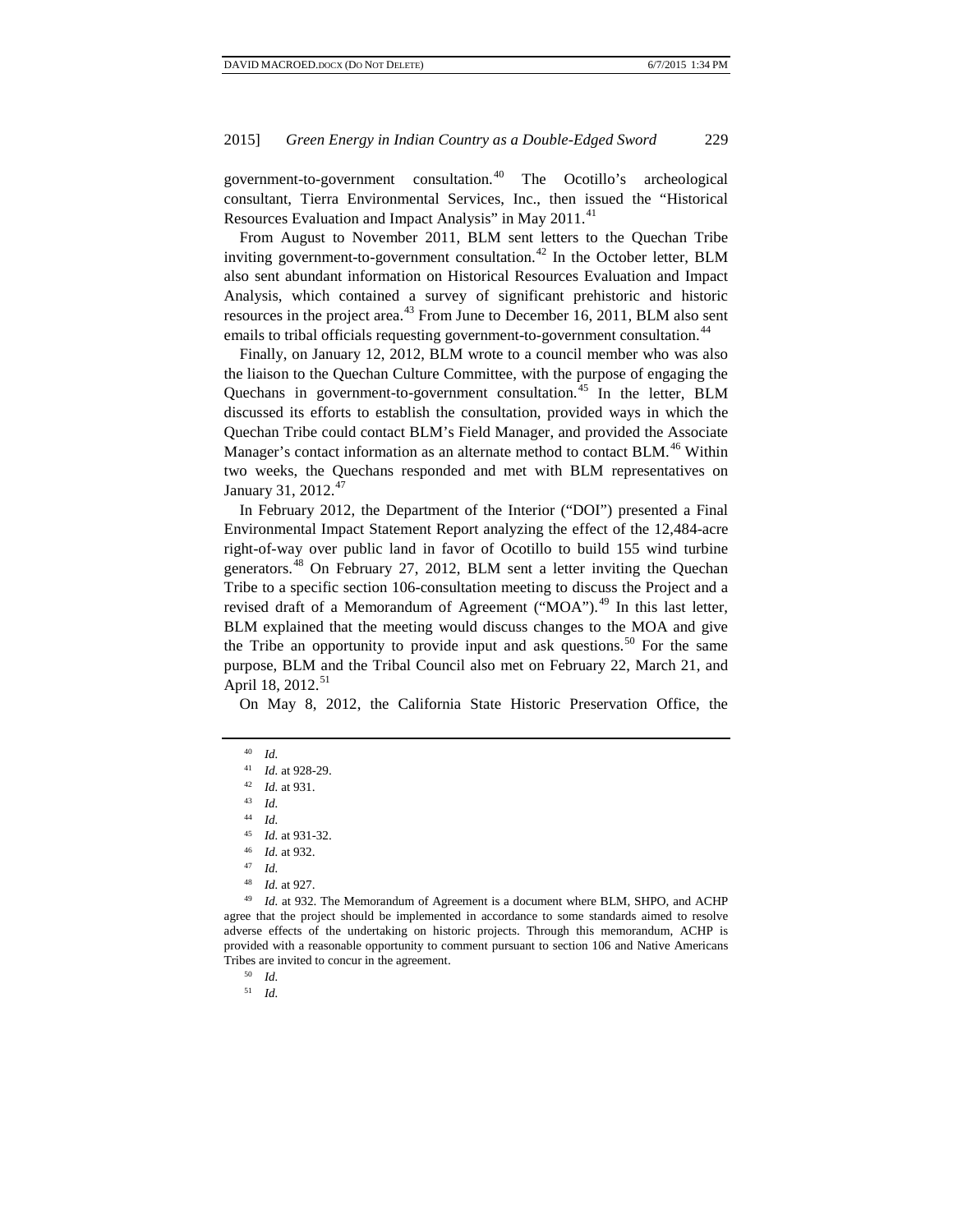Advisory Council on Historic Preservation, BLM, the Army Corps of Engineers, and Ocotillo entered into an MOA to mitigate and minimize adverse impacts of the project on cultural resources.<sup>[52](#page-7-0)</sup> Finally, on May 11, 2012, BLM issued a record of decision ("ROD") approving the project, and also approving a 10,151 acre right-of-way grant over public land to build  $112$  wind turbine generators.<sup>[53](#page-7-1)</sup>

### *C. Complaint and Decision*

On May 14, 2012, the Quechan Tribe filed a complaint in the United States District Court for the Southern District of California against BLM and DOI.<sup>[54](#page-7-2)</sup> The Tribe challenged BLM's approval of the ROD allowing the construction of 112 wind turbines in an area that contains cultural and biological significance to the Tribe.<sup>[55](#page-7-3)</sup> The complaint alleged that the Project area included hundreds of locations on Tribal lands that contain human remains and archeological sites.<sup>[56](#page-7-4)</sup> The Tribe argued that the Project would destroy burial and religious sites, ancient trails, and probably buried artifacts.<sup>[57](#page-7-5)</sup> Moreover, the Tribe alleged that the Project would endanger the habitat of the flat-tailed horned lizard, which is also culturally significant.<sup>[58](#page-7-6)</sup> Thus, the Tribe argued that BLM and DOI had violated the Federal Land Policy and Management Act (FLPMA); National Environmental Policy Act (NEPA); National Historic Preservation Act (NHPA); Archaeological Resources Protection Act (ARPA); and Native American Graves Protection and Repatriation Act (NAGPRA).<sup>[59](#page-7-7)</sup> For purposes of this article, the analysis will be limited to considering the Court's response with regards to right to consultation pursuant to the NHPA.

The Tribe asserted that under section 106 of the NHPA, BLM failed to comply with the consultation requirement early in the process because the first government-to-government consultation occurred less than four months before the approval of the Project.<sup>[60](#page-7-8)</sup> Additionally, it complained that BLM did not

<sup>52</sup> *Id.* at 927.

<span id="page-7-1"></span><span id="page-7-0"></span><sup>53</sup> *Ocotillo Wind Energy Facility Project*, OCOTILLO ENVIRONMENTAL AND CONSTRUCTION COMPLIANCE PROGRAM, http://www.ocotilloeccmp.com (last visited April 11, 2015). The Record of Decision (ROD) is "a written public record identifying and explaining the reasoning for the decision on the Proposed Action." *Clark, Lincoln, and White Pine Counties Groundwater Development Project EIS Record of Decision*, BUREAU OF LAND MGMT., http://www.blm.gov/nv/st/en/prog/ planning/groundwater\_projects/snwa\_groundwater\_project/record\_of\_decision.html (last visited

<span id="page-7-2"></span>April 11, 2015). 54 *Quechan Tribe of Fort Yuma Indian Reservation*, 927 F. Supp. 2d at 926.

<sup>55</sup> *Id.* at 925.

<span id="page-7-8"></span><span id="page-7-7"></span><span id="page-7-6"></span><span id="page-7-5"></span><span id="page-7-4"></span><span id="page-7-3"></span><sup>56</sup> *See* Complaint for Plaintiff, Quechan Tribe of the Fort Yuma Indian Reservation v. U.S. Dep't of Int., 927 F. Supp. 2d 921 (S.D. Cal. 2012) (No. 12CV1167), 2012 WL 5206037.

<sup>57</sup> DUVIVIER, *supra* note 2, at 405.

 $\frac{58}{59}$  *Id.* 

<sup>59</sup> *Quechan Tribe of Fort Yuma Indian Reservation*, 927 F. Supp. 2d at 926.

<sup>60</sup> *Id.* at 930-31.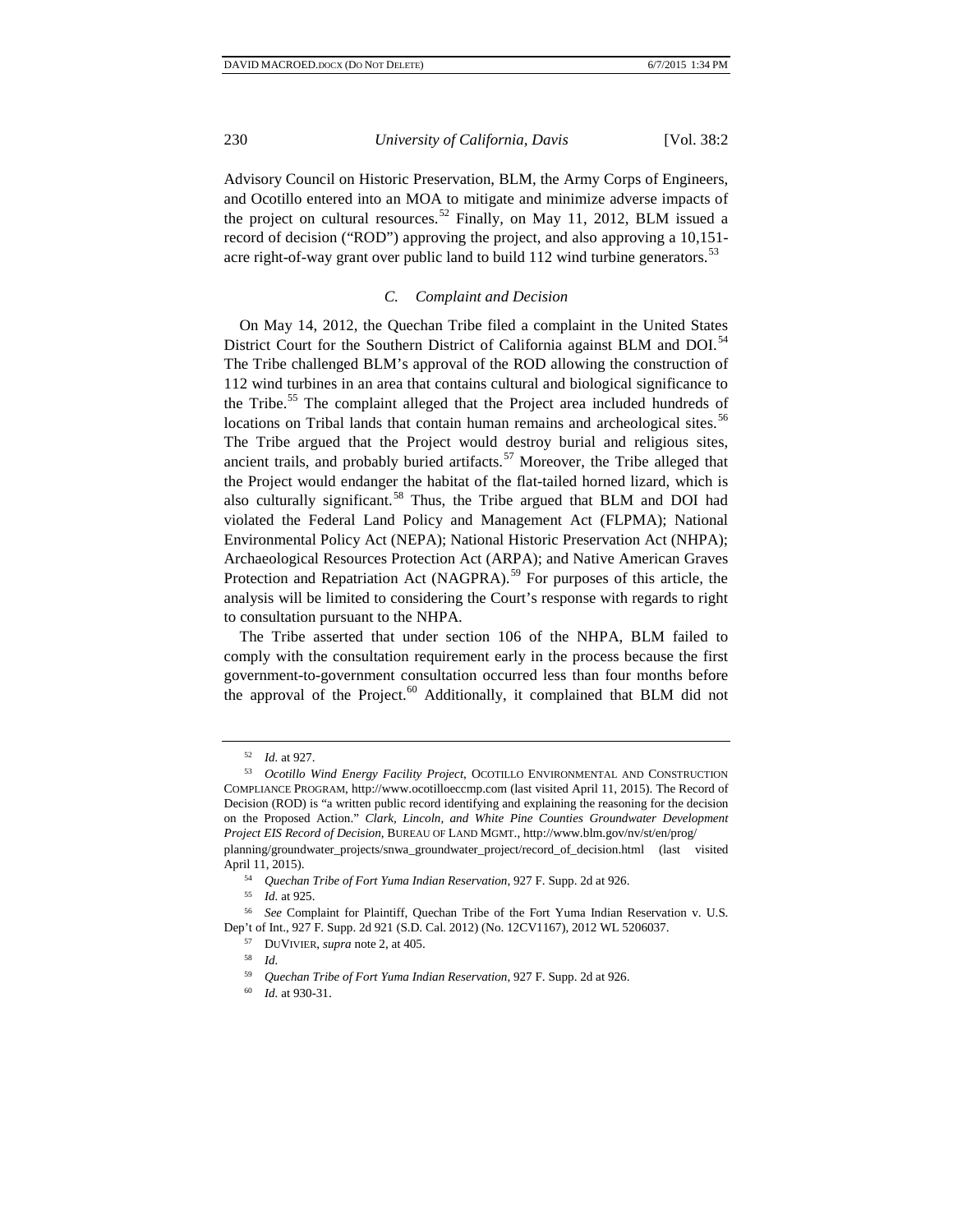provide timely information necessary for a meaningful consultation process.<sup>[61](#page-8-0)</sup> The District Court applied the Administrative Procedure Act's highly deferential arbitrary and capricious standard of review, which gives agency action a presumption of validity, to be affirmed so long as a reasonable basis for the agency's decision exists. $62$  The District Court noted that the administrative records showed that BLM made numerous good faith attempts early in the process to engage in government-to-government consultation.<sup>[63](#page-8-2)</sup> The Court also ruled that BLM provided the Tribe with timely information about the progress of the project. $^{64}$  $^{64}$  $^{64}$  Thus, the Court held that the four meetings in 2012 were sufficient to comply with the section 106 consultation requirements.<sup>[65](#page-8-4)</sup> On April 26, 2013, the Tribe appealed the decision; and on September 4, 2013 it submitted its opening brief seeking review under the Administrative Procedure Act (APA) and alleging mismanagement of Class L (Limited Use) lands in violation of the California Desert Conservation Area Plan.<sup>[66](#page-8-5)</sup> Appellees responded to the opening brief and the case is currently pending.<sup>[67](#page-8-6)</sup>

In reaction to the judicial decision, the Tribe stated that the District Court overlooked the identity and origin ties that the Tribe has historically had with the lands where the Project is located.<sup>[68](#page-8-7)</sup> The Quechan people assert that the developer is building the project while litigation is pending and that bulldozers are causing irreparable harm to burial, cremation sites and artifacts in greater areas than indicated in the final project approval documents.<sup>[69](#page-8-8)</sup> Apart from the spiritual, religious, cultural, historical, and archeological significance of the lands, the Quechans fear that all the projects in Imperial County will be approved. They fear that this will result in the removal of their history in the area, which predates the European colonization. $\frac{70}{6}$  $\frac{70}{6}$  $\frac{70}{6}$ 

The Quechan Tribe and other Native American tribes emphasize that they do

<span id="page-8-6"></span><sup>67</sup> Appellees answered the brief on November 25, 2013. Brief for the Federal Defendants-Appellees, Quechan Tribe of Fort Yuma Indian Reservation v. U.S. Dep't of Interior, 927 F. Supp. 2d 921 (S.D. Cal. 2013), *appeal docketed*, No. 13-55704 (9th Cir. April 26, 2013).

<span id="page-8-9"></span><span id="page-8-8"></span><span id="page-8-7"></span><sup>68</sup> Miriam Raftery, *Judge Denies Quechan Tribe's Request for Temporary Restraining Order to Stop Ocotillo Express Wind Project*, EAST COUNTY MAGAZINE (May 23, 2012), http://www.eastcountymagazine.org/judge-denies-quechan-tribes-request-temporary-restrainingorder-stop-ocotillo-express-wind-project.

<sup>69</sup> *Id.* 

<sup>70</sup> *Id.*

<sup>61</sup> *Id.* at 933.

<span id="page-8-0"></span><sup>62</sup> *Id.* at 927.

<sup>63</sup> *Id.* at 933.

<sup>64</sup> *Id.*

<sup>65</sup> *Id.*

<span id="page-8-5"></span><span id="page-8-4"></span><span id="page-8-3"></span><span id="page-8-2"></span><span id="page-8-1"></span><sup>66</sup> Opening Brief for Apellant at 18, Quechan Tribe of Fort Yuma Indian Reservation v. U.S. Dep't of Interior, 927 F. Supp. 2d 921 (S.D. Cal. 2013), *appeal docketed*, No. 13-55704 (9th Cir. April 26, 2013), *available at* https://turtletalk.files.wordpress.com/2013/09/doc-11\_1-appellantsopening-brief-090413-wo-addendum.pdf.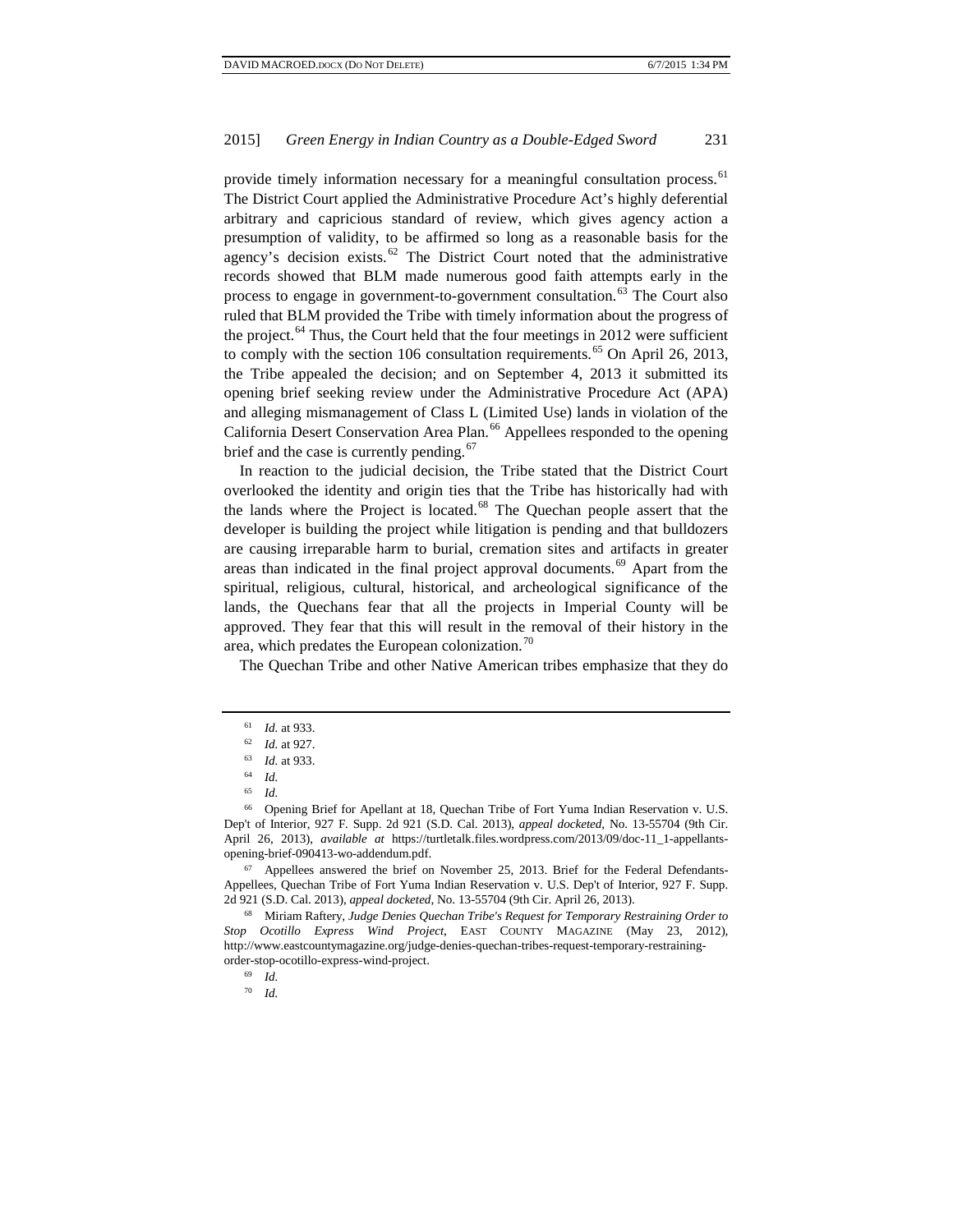not oppose green energy, but rather oppose the development of projects at the expense of their cultural environments, without their insight, and through a meaningless consultation process.<sup>[71](#page-9-0)</sup> They argue that Native Americans should at least be consulted about the location of these projects, rather than merely being a part of a superficial "consultation" process that focuses solely on "how to miss particular concentrations of artifacts."<sup>[72](#page-9-1)</sup>

# II. EXISTING LEGAL FRAMEWORK GOVERNING THE RIGHT TO CONSULTATION IN THE UNITED STATES

# *A. Section 106 of the National Historic Preservation Act[73](#page-9-2)*

Section 106 of the NHPA imposes consultation duties on state and non-state actors.[74](#page-9-3) As a procedural right of indigenous peoples, consultation is derived from the protection of substantive rights, such as the right to preserve sacred sites.<sup>[75](#page-9-4)</sup> As to state actors, under section 106 of the NHPA federal agencies have a duty to consult with Indian tribes prior to approval of a proposed federal or federally-assisted project that may affect historic properties or resources included or eligible in the National Register.<sup>[76](#page-9-5)</sup> In addition, section 110 of the NHPA states that federal agencies assume the responsibility of compliance with section 106 regarding historic properties or resources that fall under their jurisdiction.<sup>[77](#page-9-6)</sup>

Issued by the Advisory Council on Historic Preservation ("ACHP"), the federal regulations on "Protection of Historic Properties" lists the state actors that are required to participate in the consultation process in section 800.2. Section 800.2 also lists the participants' duties and includes agency officials, council, consulting parties, and the public.<sup>[78](#page-9-7)</sup> In addition, section 800.3(c)(3)

<span id="page-9-7"></span><span id="page-9-6"></span><span id="page-9-5"></span><span id="page-9-4"></span><span id="page-9-3"></span><sup>74</sup> Stuart R. Butzier & Sarah M. Stevenson, *Indigenous Peoples' Rights to Sacred Sites and Traditional Cultural Properties and the Role of Consultation and Free, Prior and Informed Consent*, 32 J. ENERGY & NAT. RESOURCES L. 297, 312 (2014). 75 *Id.* 

<span id="page-9-0"></span><sup>71</sup> Tom King, *Obama, "Green" Energy, and Indian Tribes*, HUFFINGTON POST (Jan. 22, 2014, 6:36 PM), http://www.huffingtonpost.com/tom-king/obama-green-energy-and-in\_b\_4645492.html.

<sup>72</sup> *Id.*

<span id="page-9-2"></span><span id="page-9-1"></span><sup>73</sup> The legal framework of the consultation process is extensive, and it includes the National Historic Preservation Act (NHPA), 16 U.S.C. §§ 470-470x-6; the National Environmental Policy Act (NEPA), 42 U.S.C. §§ 4321-4370h; the Archaeological Resources Protection Act (ARPA), 16 U.S.C. § 470aa-470mm; the Native American Graves Protection and Repatriation Act (NAGPRA), 25 U.S.C. §§ 3001-3013; the Archaeological and Historic Preservation Act (AHPA), 16 U.S.C. §§ 469-469c; the American Indian Religious Freedom Act (AIRFA), 42 U.S.C. § 1996 among others. The analysis in this paper will be limited to the right to consultation pursuant to the NHPA.

<sup>76</sup> National Historic Preservation Act § 106, 16 U.S.C. § 470f (2012).

<sup>77</sup> National Historic Preservation Act § 110, 16 U.S.C. § 470h-2 (a)(1) (2012).

<sup>78</sup> *See* 36 C.F.R. §§ 800.2-800.6 (2014). The agency official is required to provide the Indian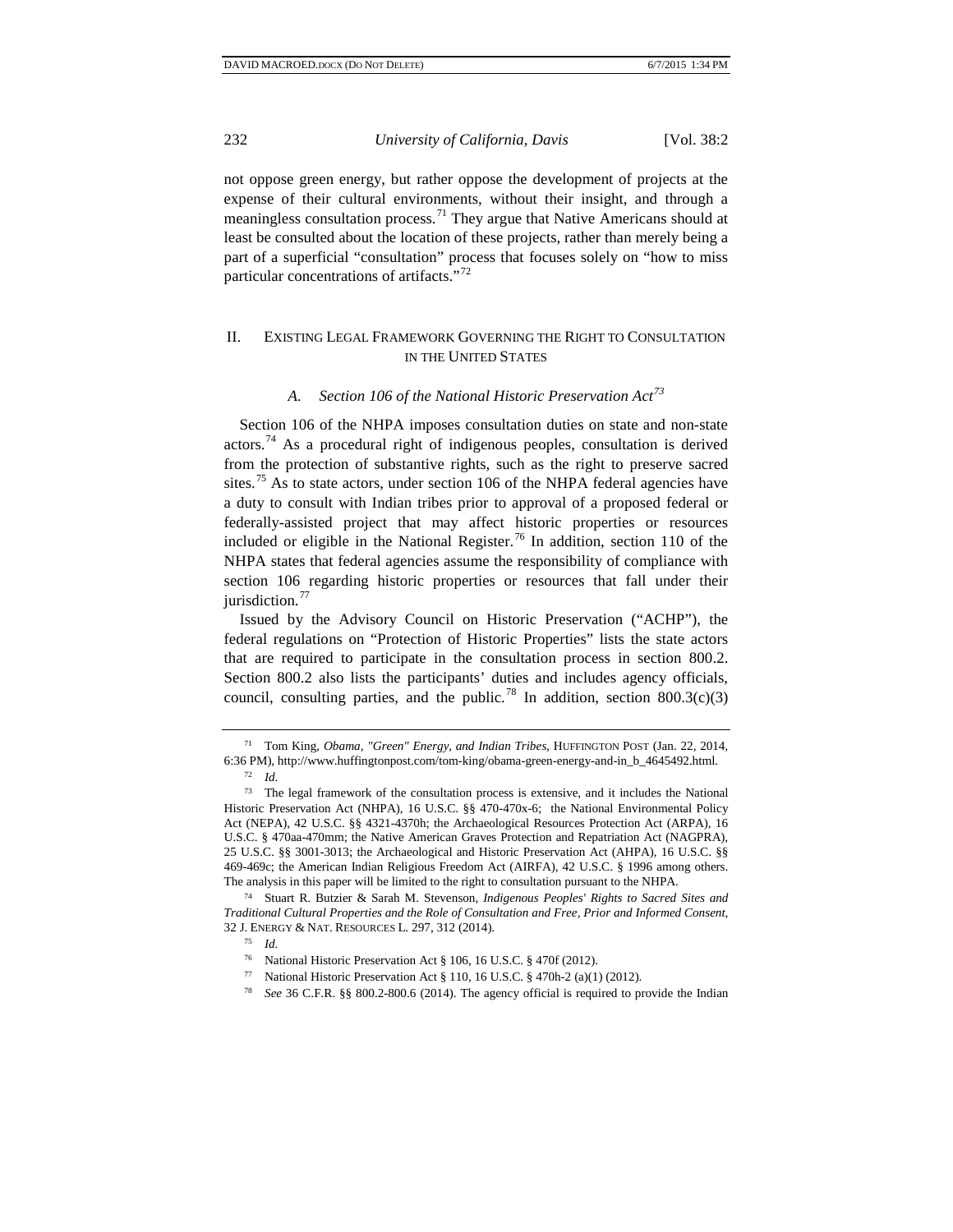provides that the consultation process should be conducted "in a manner *appropriate to the agency* planning process."[79](#page-10-0) The applicable regulations require that the consultation should be initiated "*early* in the planning process," and is to be conducted "in a manner *sensitive* to the concerns and needs of the Indian tribe."[80](#page-10-1) Accordingly, section 800.4 of the regulations lists some cases in which the tribe is entitled to be consulted before the project is approved.<sup>[81](#page-10-2)</sup> After identifying the project and consulting parties, NHPA section 106 requires identification of historic properties located within the project area, evaluation of potential adverse effects on those properties, and resolution of the same.<sup>[82](#page-10-3)</sup>

Based on these regulations, federal agencies are required to initiate the process, while the State Historic Preservation Officer ("SHPO") coordinates the state's historic preservation program and consults with federal agencies.<sup>[83](#page-10-4)</sup> The latter also consult with officials of federally recognized Indian tribes when the undertaking has the potential to affect historic properties in Indian Country and the property is of significance to such tribes. $84$  If the tribes have officially designated a Tribal Historic Preservation Officer ("THPO"), then that individual represents the tribe in the consultation process; otherwise, the tribe designates representatives to consult with agencies as needed.<sup>[85](#page-10-6)</sup>

Federal agencies must provide information to decide which area may be affected or which area is eligible as a "historic property" under the National Register of Historic Places.<sup>[86](#page-10-7)</sup> Once the properties are established, federal agencies must seek alternatives to avoid or reduce adverse effects to historic properties.[87](#page-10-8) Federal agencies must also seek to reach an agreement with the SHPO and THPO to resolve the negative impacts before moving forward. If an agreement is not possible, then they are to obtain comments from the ACHP,

- <span id="page-10-4"></span><sup>82</sup> DUVIVIER, *supra* note 2, at 405.
- <sup>83</sup> *A Citizen's Guide to Section 106 Review*, *supra* note 79, at 4.
- <span id="page-10-6"></span><span id="page-10-5"></span>
- <sup>84</sup> 36 C.F.R. § 800.4 (2014). 85 *A Citizen's Guide to Section 106 Review, supra* note 79, at 4.
- <span id="page-10-7"></span><sup>86</sup> *Id.*
- <span id="page-10-8"></span><sup>87</sup> *Id.*

tribe or Native Hawaiian organization a "*reasonable opportunity* to identify its concerns about historic properties, advise on the identification and evaluation of historic properties, including those of traditional religious and cultural importance, articulate its views on the undertaking's effects on such properties, and participate in the resolution of adverse effects." *Id.* § 800.2(c)(2)(ii)(A) (emphasis added). The problem is that there is no definition as to what "reasonable opportunity" means, thus, leaving the good intentions of section 106 of the NHPA and its corresponding regulations powerless because the public officials' conduct is reviewed under the rational basis standard, which provides significant deference to the agency's actions.

<span id="page-10-3"></span><span id="page-10-2"></span><span id="page-10-1"></span><span id="page-10-0"></span><sup>79</sup> *Id.* § 800.3(c)(3) (emphasis added); *See generally A Citizen's Guide to Section 106 Review*, ADVISORY COUNCIL ON HISTORIC PRESERVATION, http://www.achp.gov/docs/CitizenGuide.pdf (last visited April 11, 2015).<br><sup>80</sup> 36 C.F.R. § 800.2(c)(2)(ii)(A),(C) (2014) (emphasis added).

<sup>81</sup> *See id.* § 800.4 (2014).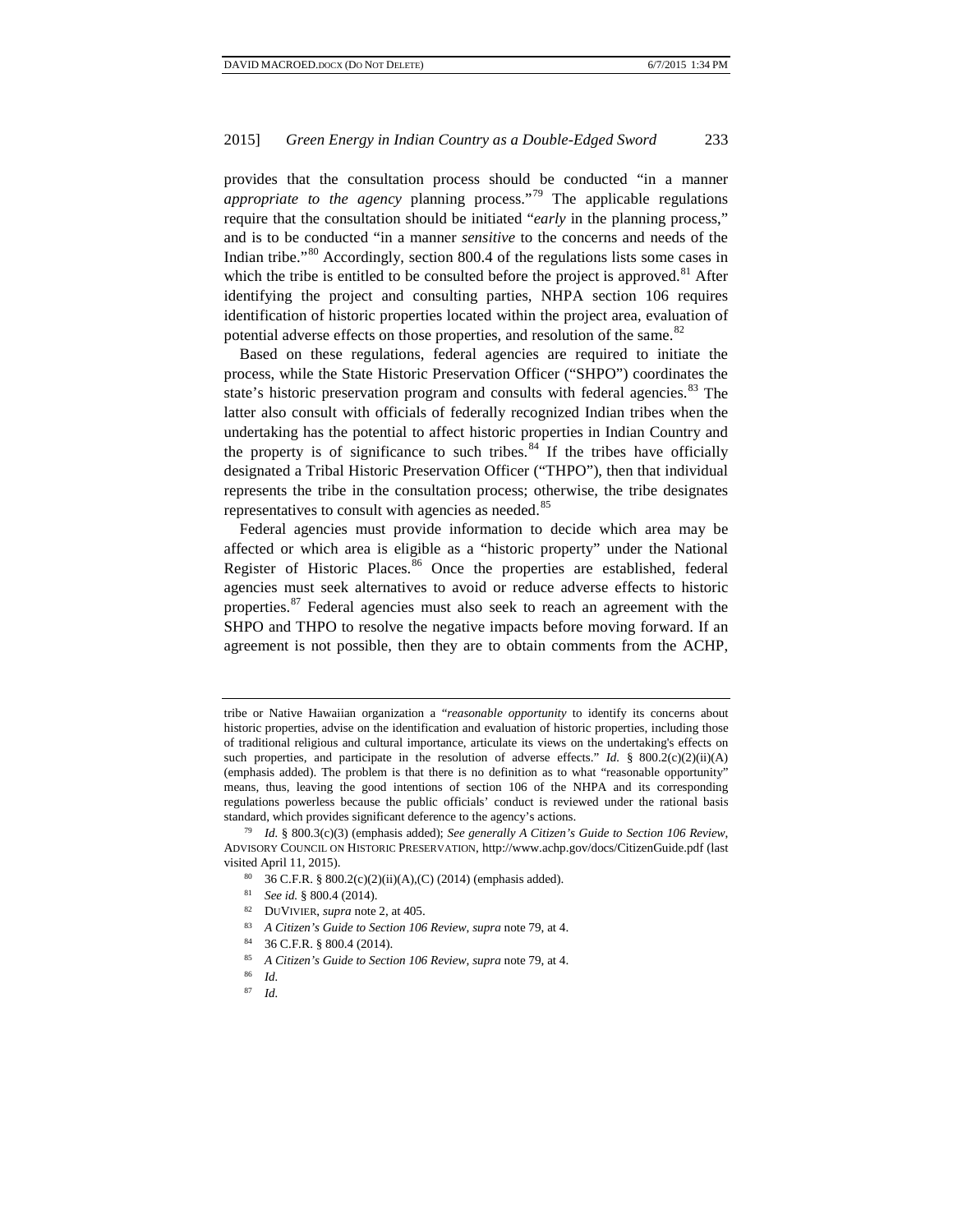which sends them to the head of the federal agency.<sup>[88](#page-11-0)</sup>

Developers and Native Americans differ as to what constitutes meaningful consultation. In general, "consultation is the process in which the State individually, or in conjunction with the enterprise seeking to use the land, discusses a development project with affected indigenous peoples."<sup>[89](#page-11-1)</sup> This meaning differs from the more progressive concept of FPIC given by the United Nations Expert Mechanism on the Rights of Indigenous Peoples, which refers to a "State duty that 'entitles indigenous peoples to effectively determine the outcome of decision-making that affects them, not merely a right to be involved in the process.'"[90](#page-11-2) Scholars have noted that good faith and mutual respect are essential for the consultation process, and have further advocated for a consultation process customized to indigenous peoples' traditions.<sup>[91](#page-11-3)</sup>

#### *B. Executive Order 13175*

In 2000, President Clinton issued Executive Order No. 13175 ("Consultation and Coordination With Indian Tribal Governments"), which applies to the development of regulations, legislative comments, or proposed legislation in coordination with Indian tribes.<sup>[92](#page-11-4)</sup> Section 1(b) of the Executive Order 13175 establishes that "Indian Tribe," for purposes of the order, is a federally recognized tribe, and section 1(d) defines "Tribal Officials" as "elected or duly appointed officials of Indian tribal governments or authorized intertribal organizations."<sup>[93](#page-11-5)</sup> Section 2(a) of Executive Order 13175 recognizes the trust relationship between the federal government and the Indian Tribes.<sup>[94](#page-11-6)</sup> Section 5 defines the parameters of consultation procedures and requires meaningful and timely input by tribal officials.<sup>[95](#page-11-7)</sup> The focus is on regulations that have tribal implications and consensual mechanisms on issues relating to tribal self-government, tribal trust resources, Indian tribal treaty, and other rights.<sup>[96](#page-11-8)</sup> Thus, based on this Executive Order, Native Americans are entitled to active participation in the drafting of federal regulations, legislative comments, and proposed legislation that may affect their rights.

<span id="page-11-1"></span><span id="page-11-0"></span><sup>88</sup> *Id.* The Tribal Historic Preservation Officer is involved when the undertaking affects historic properties of significance for the officer's tribe. *Id.*

<sup>89</sup> Butzier & Stevenson, *supra* note 74, at 312.

<sup>90</sup> *Id.*

<sup>91</sup> *Id.*

<span id="page-11-8"></span><span id="page-11-7"></span><span id="page-11-6"></span><span id="page-11-5"></span><span id="page-11-4"></span><span id="page-11-3"></span><span id="page-11-2"></span><sup>92</sup> *Consultation and Coordination With Indian Tribal Governments*, Exec. Order 13175, 65 Fed. Reg. 67249, 67249 (Nov. 6, 2000).

<sup>93</sup> *Id.*

<sup>94</sup> *Id.*

<sup>95</sup> *Id.* at 67250-51. 96 *Id.*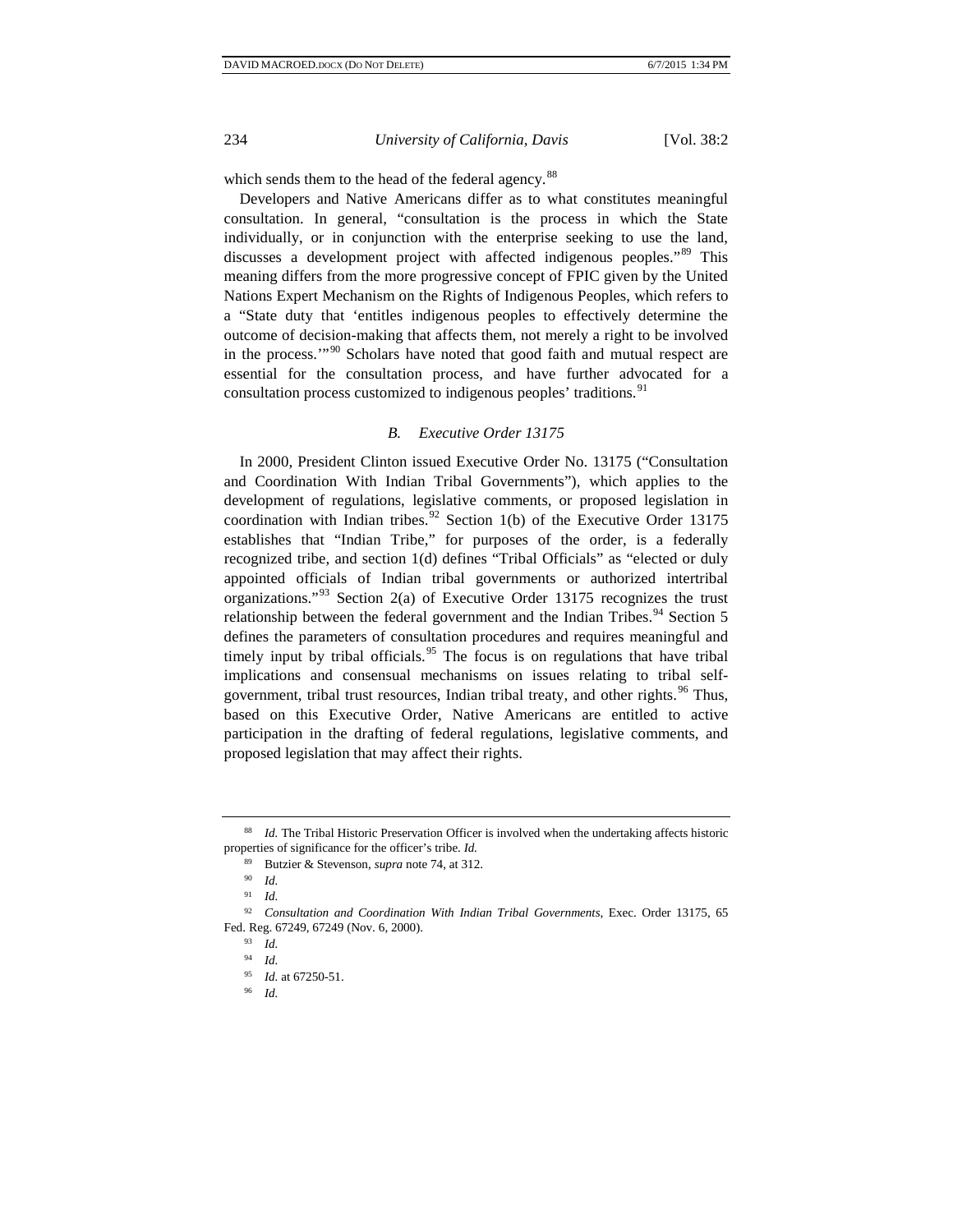### *C. United Nations Declaration on the Rights of Indigenous Peoples*

On September 13, 2007, the United Nations General Assembly adopted the Declaration on the Rights of Indigenous Peoples ("UNDRIP").<sup>[97](#page-12-0)</sup> In December 2010, the United States endorsed the Declaration, understanding FPIC as meaningful consultation with tribal leaders, "but not necessarily the agreement of those leaders, before the actions addressed in those consultations are taken."[98](#page-12-1) UNDRIP does not define "indigenous peoples," but in its preamble, it recognizes that they have been subject to a history of human rights violations, revealing its function essentially as a remedial instrument.<sup>[99](#page-12-2)</sup> Hence, "[t]he purpose of the Declaration is to remedy the historical denial of the right of selfdetermination and related human rights so that indigenous peoples may overcome systemic disadvantage and achieve a position of equality vis-à-vis heretofore dominant sectors."<sup>[100](#page-12-3)</sup> As an aspirational instrument, UNDRIP does not have to be ratified and thus it is not legally binding.<sup>[101](#page-12-4)</sup> However, it is useful in determining states' obligations under other sources of international law.<sup>[102](#page-12-5)</sup>

With regards to FPIC, UNDRIP provides substantive protection in articles 11 and 28, and procedural provisions in articles 13, 18, 19 and 32. Article 11 states that indigenous peoples have the right to "maintain, protect and develop the past, present and future manifestations of their cultures" and stipulates that "States shall provide redress . . . with respect to their cultural . . . property taken without their free, prior and informed consent."[103](#page-12-6) Article 28 provides just, fair and equitable compensation for the lands and territories used or damaged without FPIC.[104](#page-12-7)

As to the procedural provisions, article 13 protects indigenous languages and requires States to provide interpretation or other means "to ensure that indigenous peoples can understand and be understood in political, legal and administrative proceedings."<sup>[105](#page-12-8)</sup> Likewise, article 18 provides that "[i]ndigenous

<span id="page-12-0"></span><sup>97</sup> United Nations Declaration on the Rights of Indigenous Peoples, G.A. Res. 61/295, U.N. Doc. A/RES/61/295 (Sept. 13, 2007) [hereinafter UNDRIP], *available at* http://www.un.org/ esa/socdev/unpfii/documents/DRIPS\_en.pdf.

<span id="page-12-1"></span><sup>98</sup> Chris Lang, *Manufacturing consent: The U.S. position on Free, Prior and Informed Consent*, REDD-MONITOR (June 2, 2011), http://www.redd-monitor.org/2011/06/02/

<span id="page-12-2"></span>manufacturing-consent-the-u-s-position-on-free-prior-and-informed-consent/. 99 S. JAMES ANAYA, INTERNATIONAL HUMAN RIGHTS AND INDIGENOUS PEOPLES 59 (2009).

<span id="page-12-3"></span><sup>&</sup>lt;sup>100</sup> *Id.* at 59. Article 3 of UNDRIP provides the right to self-determination, which entitles indigenous peoples to pursue their economic, social, and cultural development. UNDRIP, *supra* note 97, at art. 3.

<span id="page-12-7"></span><span id="page-12-6"></span><span id="page-12-5"></span><span id="page-12-4"></span><sup>101</sup> *ILO Standards and the UN Declaration on the Rights of Indigenous Peoples*, INT'L LABOUR ORG.,http://www.ilo.org/wcmsp5/groups/public/---ed\_norm/---normes/documents/publication/ wcms\_100792.pdf (last visited April 11, 2015).

<sup>102</sup> *Id.*

<sup>&</sup>lt;sup>103</sup> UNDRIP, *supra* note 97, at art. 11.<br><sup>104</sup> *L* art. 28

<span id="page-12-8"></span><sup>104</sup> *Id.* art. 28. 105 *Id.* art. 13.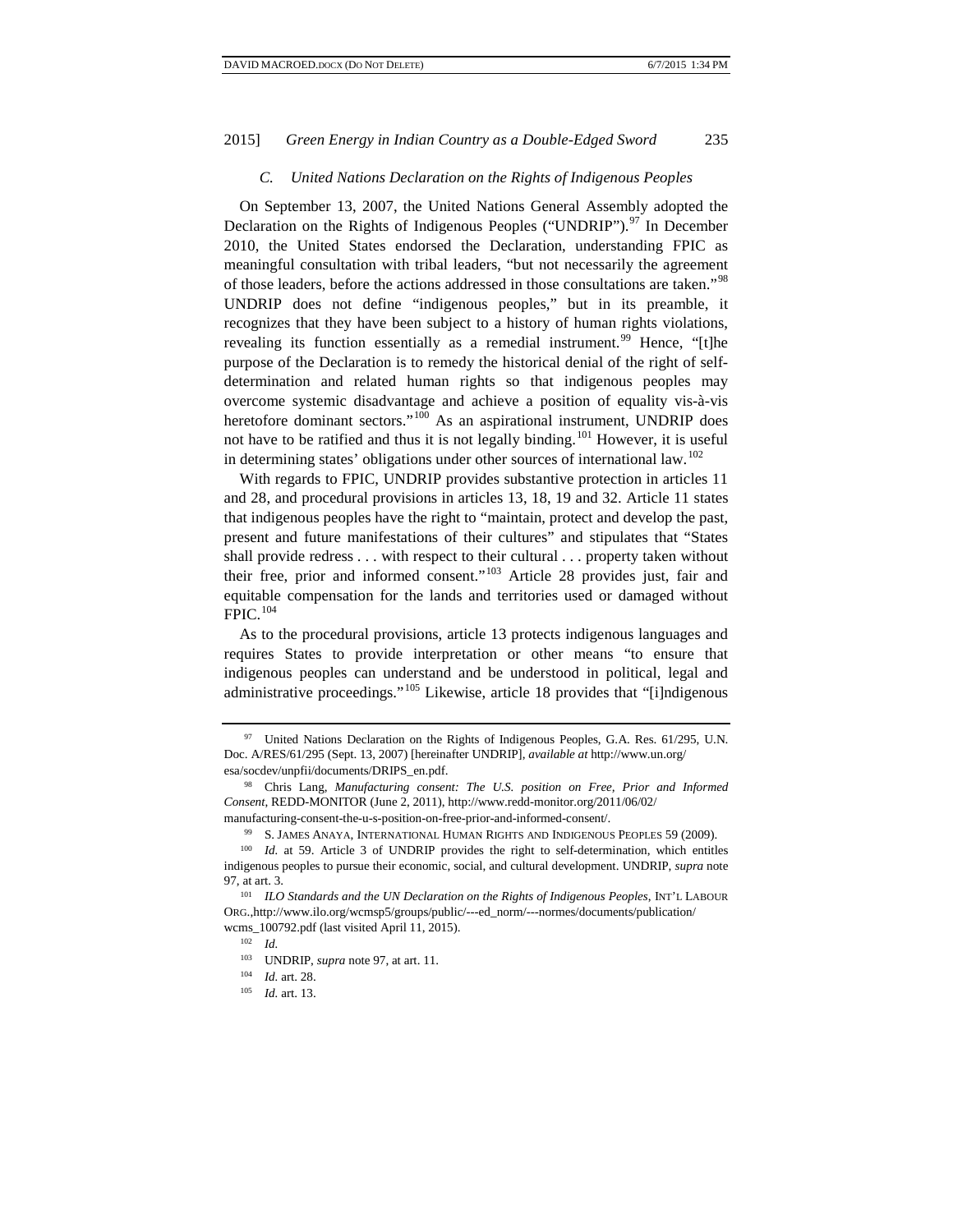peoples have the right to participate in decision-making in matters which would affect their rights, through representatives chosen by themselves in accordance with their own procedures."<sup>[106](#page-13-0)</sup> Article 19 establishes that "States shall consult and cooperate in good faith with the indigenous peoples concerned . . . in order to obtain their free, prior and informed consent [FPIC] before adopting and implementing legislative or administrative measures that may affect them,"<sup>[107](#page-13-1)</sup> and article 32 establishes the same requirements for any project affecting their lands, territories and other resources.<sup>[108](#page-13-2)</sup>

UNDRIP does not define whether FPIC includes veto power. Thus, there is some controversy as to what "consent" means.<sup>[109](#page-13-3)</sup> Black's Law Dictionary defines "consent" to mean an "[a]greement, approval, or permission as to some act or purpose."[110](#page-13-4) Some argue that FPIC must include, at a minimum, the right to say "No;" otherwise, FPIC amounts to nothing more than the "right to say 'Yes.'"<sup>[111](#page-13-5)</sup> Conversely, others argue that if FPIC is interpreted in its most progressive way, "veto" is the "power of one person or body to prohibit a course of action chosen by another . . . [and] [i]t implies an extraordinary, unilateral measure taken to override the decision of a collective or cooperative process."<sup>[112](#page-13-6)</sup>

#### III. THE RIGHT TO CONSULTATION UNDER COLOMBIAN LAW

Colombia is a civil law country organized in the form of a Republic.<sup>[113](#page-13-7)</sup> The country was governed by the Constitution of 1886, but in 1991 the National Constituent Assembly gathered and decided to enact a new Constitution.<sup>[114](#page-13-8)</sup> The new Constitution, which is the supreme law of the land,<sup>[115](#page-13-9)</sup> created the Colombian Constitutional Court and the *acción de tutela*, which is a writ protecting constitutional rights.[116](#page-13-10) Both the Constitutional Court and the *acción* 

<sup>106</sup> *Id.* art. 18.<br><sup>107</sup> *Id.* art. 19.

<span id="page-13-4"></span><span id="page-13-3"></span><span id="page-13-2"></span><span id="page-13-1"></span><span id="page-13-0"></span><sup>&</sup>lt;sup>108</sup> *Id.* art. 32.<br><sup>109</sup> Frank Seier, *'Free, Prior and Informed Consent' under UNDRIP: What Does it Really Mean?*, RIGHT2RESPECT (June 21, 2011), http://www.right2respect.com/2011/06/'free-prior-andinformed-consent'-under-the-un-declaration-on-the-rights-of-indigenous-peoples-what-does-itreally-mean/.

<sup>&</sup>lt;sup>110</sup> *Consent*, BLACK'S LAW DICTIONARY (9th ed. 2009).

<sup>111</sup> Seier, *supra* note 113. 112 *Id.*

<sup>113</sup> CONSTITUCIÓN POLÍTICA DE COLOMBIA [C.P.] art. 1.

<sup>114</sup> CONSTITUCIÓN POLÍTICA DE COLOMBIA [C.P.] preamble.

<sup>115</sup> CONSTITUCIÓN POLÍTICA DE COLOMBIA [C.P.] art. 4.

<span id="page-13-10"></span><span id="page-13-9"></span><span id="page-13-8"></span><span id="page-13-7"></span><span id="page-13-6"></span><span id="page-13-5"></span><sup>116</sup> Colombia's highest courts are: the Constitutional Court, in charge of constitutional affairs, the Supreme Court of Justice, for civil and criminal matters, the Council of State, which decides administrative disputes, and the Superior Judicial Council, which rules the conduct of lawyers and the functions of the employees of the judiciary. Before 1991, the Supreme Court decided also constitutional matters. *See generally* Antonio Ramirez, *An Introduction to Colombian Governmental Institutions and Primary Legal Sources*, NEW YORK UNIVERSITY SCHOOL OF LAW (May 2007),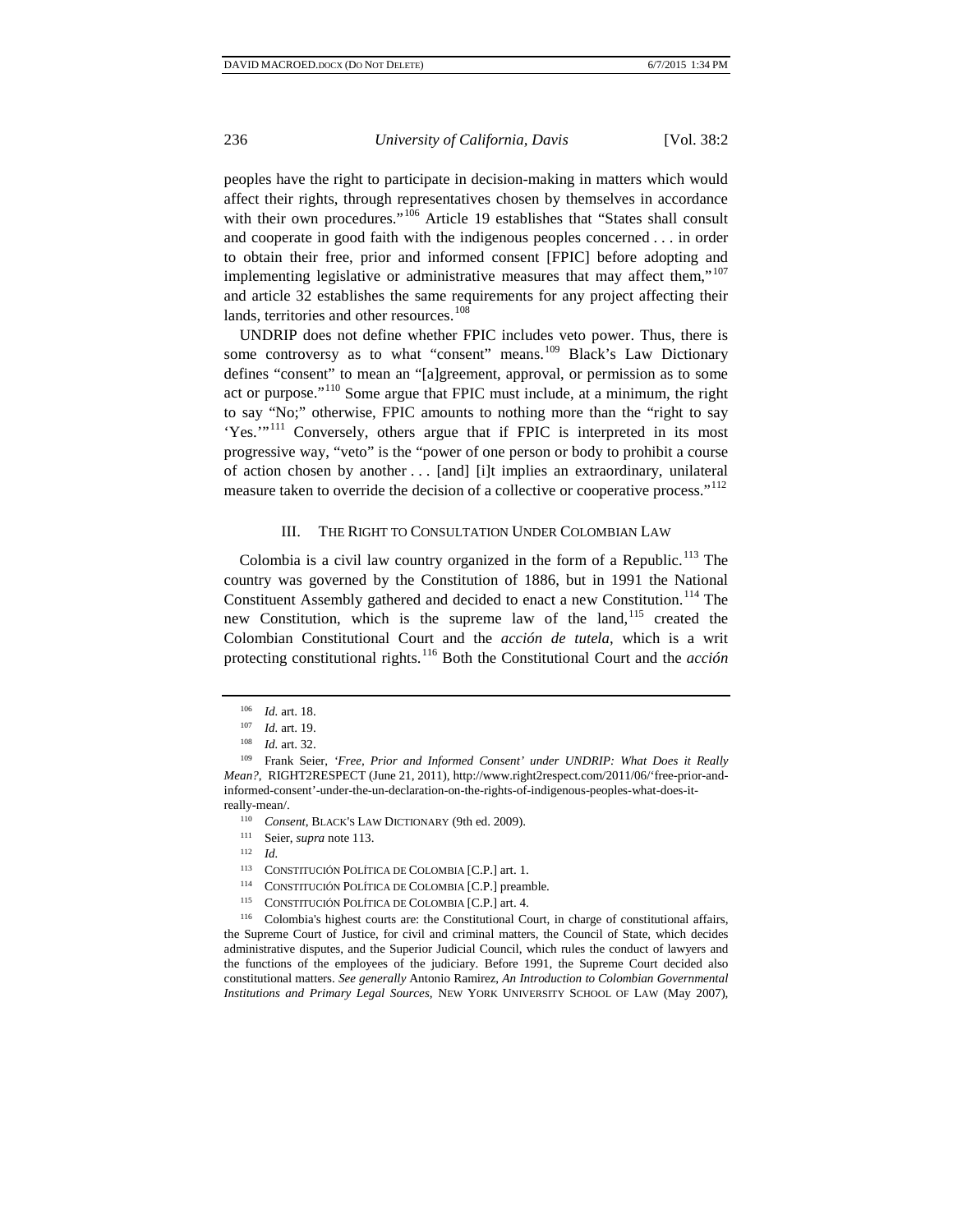*de tutela* marked a huge difference in terms of recognition, protection and enforcement of rights.<sup>[117](#page-14-0)</sup> Today, the *acción de tutela* is perhaps the most popular mechanism for the protection of fundamental rights.<sup>[118](#page-14-1)</sup>

The Constitution of 1991 has 380 articles, and it includes both substantive and procedural protection of constitutional rights. Article 93 of the Constitution establishes that treaties and international agreements ratified by Congress that recognize human rights and that cannot be limited in "states of exception" prevail over domestic law.[119](#page-14-2) Consequently, Part III will address both domestic protection in Colombia (substantive and procedural) and international protection with emphasis on case law from the Inter-American Court of Human Rights.

#### *A. Domestic Protections*

#### 1. Substantive Constitutional Protections

The Colombian Constitutional Court has recognized the right to consultation as a fundamental right with a collective component.<sup>[120](#page-14-3)</sup> The Court considers it an essential instrument to preserve the ethnic, social, economic and cultural integrity of the indigenous communities, and to help secure their survival as a distinct group.[121](#page-14-4) The Constitutional Court has emphasized that consultation must occur prior to approval of administrative or legislative decisions that may affect indigenous peoples' rights.<sup>[122](#page-14-5)</sup> In similar fashion, it has qualified the consultation process as public, special, and mandatory, and requires the consulting parties to conduct their activities in good faith.<sup>[123](#page-14-6)</sup> The Constitutional Court has emphasized that the State's obligation to consult derives from indigenous peoples' participation rights and their importance in the process of

http://www.nyulawglobal.org/globalex/Colombia.htm. The *acción de tutela* is defined as an "easilyaccessible and quickly-resolved writ for the satisfaction of fundamental rights." Patrick Delaney, *Legislating for Equality in Colombia: Constitutional Jurisprudence, Tutelas and Social Reform*,Vol. One The Equal Rights Review 50 (2008).

<sup>117</sup> Alejandro Manrique G., *El Impacto Social de la Accion de Tutela*, EL TIEMPO (July 1, 1996), http://www.eltiempo.com/archivo/documento/MAM-446957.

<span id="page-14-1"></span><span id="page-14-0"></span><sup>118</sup> Cesar Paredes, *Los Hijos de la Constitución del 91*, SEMANA (July 8, 2008), http://www.semana.com/on-line/articulo/los-hijos-constitucion-del-91/93806-3.

<span id="page-14-2"></span><sup>119</sup> CONSTITUCIÓN POLÍTICA DE COLOMBIA [C.P.] art. 93. The Colombian constitution refers to treaties on human rights that cannot be limited in "states of exception" as prevalent in the domestic order. The "states of exception" are explained in articles 212-215 of the Colombian Constitution and refer to political or juridical crisis such as war, serious disturbance of public order or catastrophes. *See generally* CONSTITUCIÓN POLÍTICA DE COLOMBIA [C.P.] arts. 212-215.

<span id="page-14-6"></span><span id="page-14-5"></span><span id="page-14-4"></span><span id="page-14-3"></span><sup>&</sup>lt;sup>120</sup> Corte Constitucional [C.C.] [Constitutional Court], febrero 3, 1997, Sentencia SU-039/97, sec. II, subsec. 3.1-3.3 (Colom.) *available at* http://www.corteconstitucional.gov.co/relatoria/1997/ su039-97.htm.

<sup>121</sup> *Id.*

<sup>122</sup> *Id.*

<sup>123</sup> *Id.*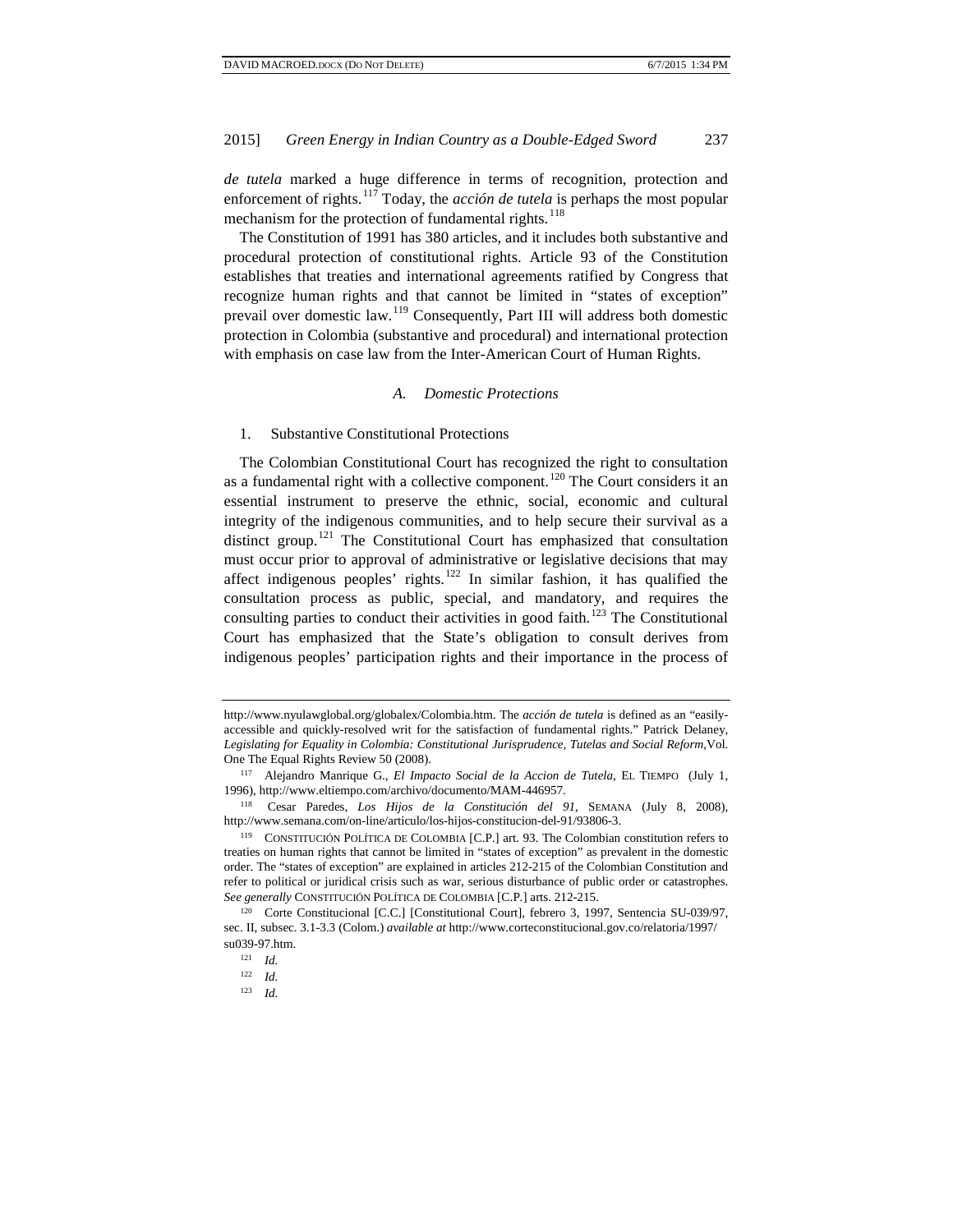development and preservation of their culture.<sup>[124](#page-15-0)</sup>

Furthermore, the Constitutional Court has indicated that as a fundamental right of due process, consultation should include the principle of opportunity, inter-cultural communication, bilingualism, and access to the necessary information in a clear, accurate, and timely fashion.<sup>[125](#page-15-1)</sup> The Constitutional Court has declared that the State must guarantee and encourage the real and effective implementation of the fundamental right to consultation.<sup>[126](#page-15-2)</sup>

#### 2. Procedural Constitutional Protections

Article 86 of the Colombian Constitution establishes that all persons have *acción de tutela* to make claims if their fundamental rights are being violated or threatened.<sup>[127](#page-15-3)</sup> The purpose of this recourse is to avoid irreparable injuries caused by the action or omission of any public authority.<sup>[128](#page-15-4)</sup> For efficiency and accessibility purposes, the *acción de tutela* is a preferential, gratuitous and expedited procedure that does not require legal representation.<sup>[129](#page-15-5)</sup> In addition, article 86 states that decisions on the *acción de tutela* require immediate compliance and should be issued in no more than ten days after the complaint is filed. $130$ 

Since the Constitutional Court elevated the right to consultation to the level of a fundamental right, indigenous peoples in Colombia use *acción de tutela* to protect their right to consultation and other fundamental rights.<sup>131</sup>As a result, the Constitutional Court has protected the fundamental right to consultation when the government has undertaken projects in indigenous territories involving mining activities,<sup>[132](#page-15-8)</sup> exploratory drilling projects, $133$  road construction, $134$  or

<span id="page-15-4"></span><span id="page-15-3"></span><sup>127</sup> CONSTITUCIÓN POLÍTICA DE COLOMBIA [C.P.] art. 86. For a deeper discussion of the *acción de tutela*, see Delaney, *supra* note 116.<br><sup>128</sup> CONSTITUCIÓN POLÍTICA DE COLOMBIA [C.P.] art. 86.<br><sup>129</sup> *Id* 

<span id="page-15-10"></span><span id="page-15-0"></span><sup>124</sup> Corte Constitucional [C.C.] [Constitutional Court], febrero 14, 2001, Sentencia C-169/01, sec. V, subsec. 2.3 (Colom.). 125 Corte Constitucional [C.C.] [Constitutional Court], febrero 3, 1997, Sentencia SU-039/97,

<span id="page-15-1"></span>sec. II, subsec. 3.1-3.3 (Colom.). 126 Corte Constitucional [C.C.] [Constitutional Court], febrero 14, 2001, Sentencia C-169/01,

<span id="page-15-2"></span>sec. V, subsec. 2.3 (Colom.); *see also* Corte Constitucional [C.C.] [Constitutional Court], abril 25, 2013, Sentencia C-253/13, sec. II, subsec. 6.2.4 (Colom.). In this opinion, the Constitutional Court stated that before adopting legislation affecting ethnic communities there should be timely, efficient, and sufficient participation and not a mere information-dissemination procedure. *Id.*

<sup>130</sup> *Id.*

<span id="page-15-7"></span><span id="page-15-6"></span><span id="page-15-5"></span><sup>131</sup> *See generally* Corte Constitucional [C.C.] [Constitutional Court], mayo 8,1992, Sentencia T-002/92, (Colom.); Corte Constitucional [C.C.] [Constitutional Court], junio 5, 1992, Sentencia T-406/92, (Colom.). 132 *See generally* Corte Constitucional [C.C.] [Constitutional Court], octubre 22, 2002,

<span id="page-15-8"></span>Sentencia C-891/02, (Colom.).

<span id="page-15-9"></span><sup>133</sup> *See generally* Corte Constitucional [C.C.] [Constitutional Court], octubre 26, 2006, Sentencia T-880/06, (Colom.).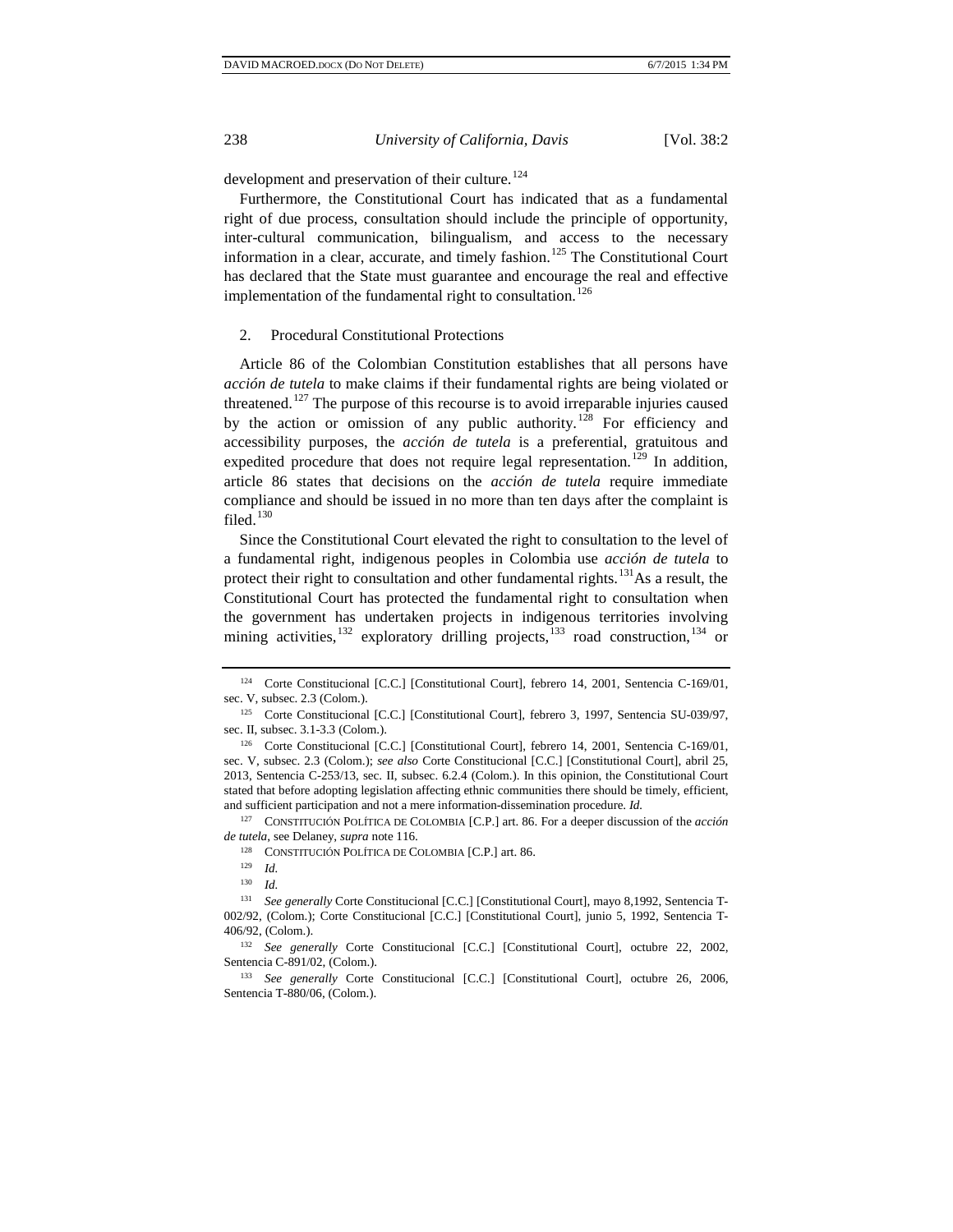fumigation of illegal crops<sup>[135](#page-16-0)</sup> without meaningful consultation or involvement of indigenous peoples in the decision-making process. The Constitutional Court has even suspended projects until the government undertakes the consultation process in good faith and with the necessary guarantees required by the Constitution and the international standards applicable to domestic activities under article 93 of the Colombian Constitution.<sup>[136](#page-16-1)</sup>

In deciding cases under *acción de tutela*, the Constitutional Court has extended the meaning of irreparable injury to include preservation of the integrity of the indigenous community, its economic condition, and its existence.<sup>[137](#page-16-2)</sup> The Constitutional Court has stated that in case of conflict between the collective rights<sup>[138](#page-16-3)</sup> of the population in general and the collective rights of indigenous peoples, the latter should prevail.<sup>[139](#page-16-4)</sup> This standard applies even if the non-indigenous population is greater in number.<sup>[140](#page-16-5)</sup> The justification is that ethnic and cultural diversity has preferential protection under the Colombian Constitution and international law.<sup>[141](#page-16-6)</sup>

#### *B. International Protections: Inter-American Case Law*

Colombia ratified the American Convention on Human Rights in 1973, which is the core legal instrument of the Inter-American system, and accepted the competence of the Inter-American Commission on Human Rights and the Inter-

<span id="page-16-2"></span><sup>137</sup> Corte Constitucional [C.C.] [Constitutional Court], junio 24, 1992, Sentencia T-428/92, section II, subsec. D.2 (Colom.).<br><sup>138</sup> Collective rights are those rights that the individual has in its inseparable connection to the

<span id="page-16-3"></span>community to which it belongs. *Individual vs. Collective Rights*, U.N. REG'L INFO. CTR. FOR W. EUROPE, http://www.unric.org/en/indigenous-people/27309-individual-vs-collective-rights (last visited April 11, 2015).

<span id="page-16-4"></span><sup>139</sup> Corte Constitucional [C.C.] [Constitutional Court], junio 24, 1992, Sentencia T-428/92, section II, subsec. D (Colom.). In the cited case, the conflict was between the collective right of the general population regarding the improvement of the infrastructure in the region and the collective right of property of the indigenous community over immovables fundamental for their survival. *Id.*

<sup>134</sup> *See generally* Corte Constitucional [C.C.] [Constitutional Court], junio 24, 1992, Sentencia T-428/92, (Colom.).

<span id="page-16-0"></span><sup>135</sup> *See generally* Corte Constitucional [C.C.] [Constitutional Court], mayo 13, 2003, Sentencia SU-383/03, (Colom.).

<span id="page-16-1"></span><sup>136</sup> *See generally* Corte Constitucional [C.C.] [Constitutional Court], octubre 29, 2009, Sentencia T-769 of 2009; octubre 26, 2006, Sentencia T-880 of 2006; noviembre 10, 1998, Sentencia T-652 of 1998; febrero 3, 1997, Sentencia SU-039 of 1997, (Colom.). *See also* CONSTITUCIÓN POLÍTICA DE COLOMBIA [C.P.] art. 93. Article 93 of the Colombian Constitution states that treaties and international agreements ratified by Congress, which recognize human rights and prohibit their limitation in states of emergency, prevail in the domestic order. *Id.* Moreover, article 93 of the Colombian Constitution establishes that the rights and duties consecrated in the Constitution will be interpreted pursuant to the treaties on human rights ratified by Colombia. *Id.*

<sup>140</sup> *Id.*

<span id="page-16-6"></span><span id="page-16-5"></span><sup>&</sup>lt;sup>141</sup> *Id.* For a practical reference about how the consultation process works in Colombia, see generally *10 Pasos para Realizar Consulta Previa en Colombia*, DINERO (Feb. 12, 2013, 11:00 AM), http://www.dinero.com/actualidad/noticias/articulo/abc-consulta-previa-colombia/189017.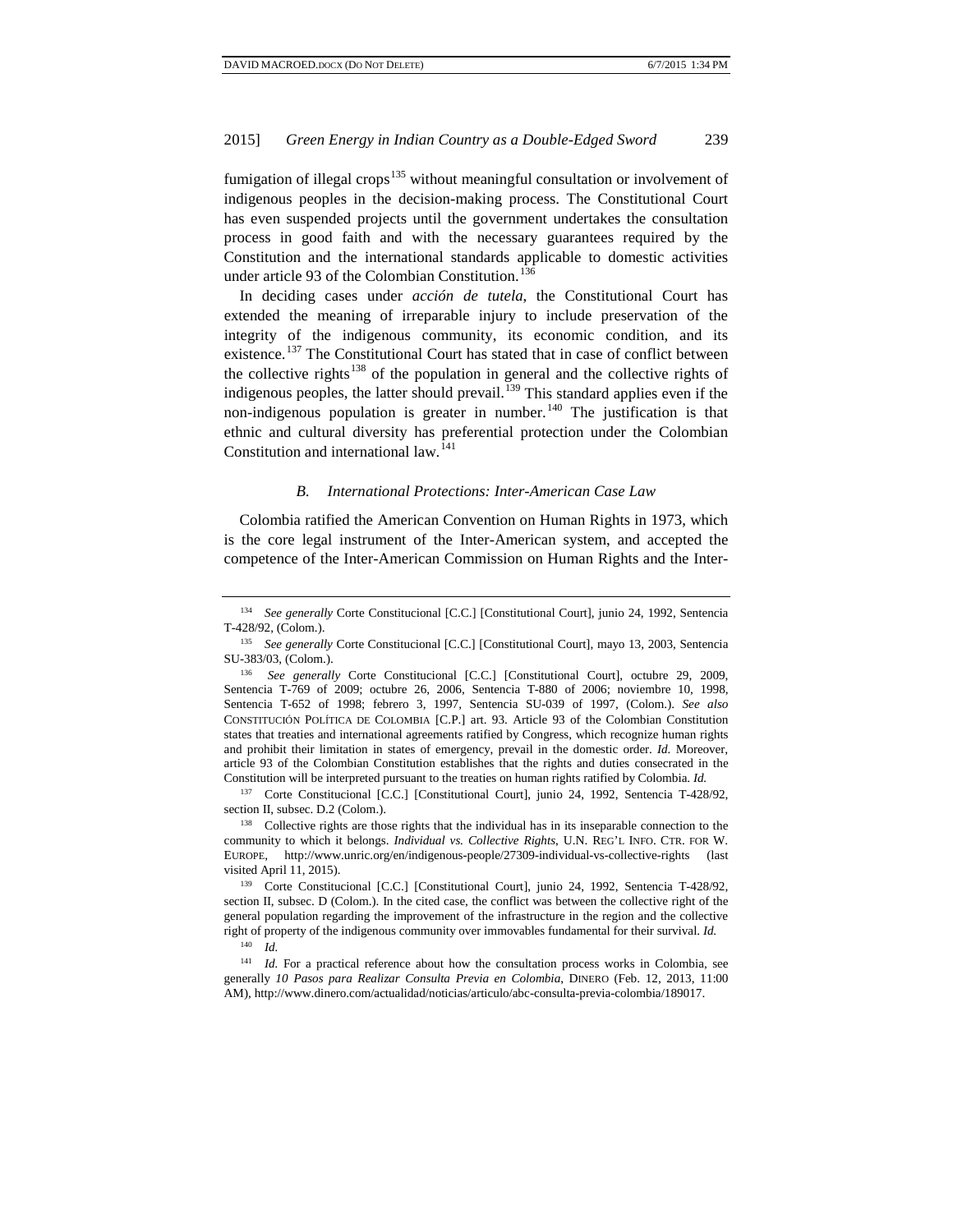American Court of Human Rights in 1985.<sup>[142](#page-17-0)</sup> The Inter-American Court has applied the American Convention in light of the International Labour Convention Number 169 (ILO 169) and utilized article 29 of the American Convention on the grounds that the interpretation of international law should refer not only to agreements and documents directly related to it, but also to the system to which it pertains. $143$ 

Article 93 of the Colombian Constitution states that the rights and obligations recognized in the Constitution are to be interpreted pursuant to ratified treaties and international covenants.<sup>[144](#page-17-2)</sup> As a result, the Inter-American Court's interpretation of the right to consultation and the FPIC are binding on Colombia. $145$ 

The Court has interpreted the right to property broadly to incorporate not only those material things that can be possessed such as land, but also "any right which may be part of a person's patrimony; that concept includes all movables and immovables, corporeal and incorporeal elements and any other intangible object capable of having value."[146](#page-17-4) In addition, the Court has determined that although the right to property is not absolute, State-made restrictions on it cannot endanger the survival of indigenous groups and their members.<sup>[147](#page-17-5)</sup>

With regards to the right to consultation, the Court has recognized the right as a *fundamental guarantee* to ensure participation of indigenous peoples and

<sup>144</sup> CONSTITUCIÓN POLÍTICA DE COLOMBIA [C.P.] art. 93.

<span id="page-17-3"></span><span id="page-17-2"></span><sup>145</sup> *See generally* Corte Constitucional [C.C.] [Constitutional Court], marzo 19, 2002, Sentencia C-200/02, (Colom.); Corte Constitucional [C.C.] [Constitutional Court], enero 19, 2000, Sentencia C-010/00, (Colom.); Corte Constitucional [C.C.] [Constitutional Court], agosto 10, 1999, Sentencia T-568/99, (Colom.); Diego Garcia Sayan, *The Inter-American Court and Constitutionalism in Latin America*, 89 TEX. L. REV. 1835, 1840 (2011).<br><sup>146</sup> Yakye Axa Indigenous Cmty. v. Paraguay, Merits, Reparations, and Costs, Judgment, Inter-

<span id="page-17-4"></span>Am. Ct. H.R. (ser. C) at  $\P$  137; Mayagna (Sumo) Awas Tingni Comty. v. Nicaragua, Merits, Reparations, and Costs, Judgment, Inter-Am. Ct. H.R. (ser. C) No. 79, ¶ 144 (2001); Ivcher Bronstein v. Peru, Merits, Reparations, and Costs, Judgment, Inter-Am. Ct. H.R. (ser. C) No. 74,  $\P$  122 (2001).

<span id="page-17-5"></span>147 Saramaka People v. Suriname, Merits, Reparations, and Costs, Judgment, Inter-Am. Ct. H.R. (ser. C) No. 172, ¶ 128 (2007).

<span id="page-17-0"></span><sup>142</sup> Signatories and Ratifications, ORGANIZATION OF AMERICAN STATES, http://www.oas.org/ dil/treaties\_B-32\_American\_Convention\_on\_Human\_Rights\_sign.htm#Colombia (last visited April 11, 2015).

<span id="page-17-1"></span><sup>143</sup> Yakye Axa Indigenous Cmty. v. Paraguay, Merits, Reparations, and Costs, Judgment, Inter-Am. Ct. H.R. (ser. C) No. 125, ¶ 126 (2005); Lucas Lixinski, *Treaty Interpretation by the Inter-American Court of Human Rights: Expansionism at the Service of the Unity of International Law*, 21 EUR. J. IN'L L. 585, 589 (2010). Articles 7 and 15 of ILO 169 have protected the right to consultation prior UNDRIP. Indigenous and Tribal Peoples Convention, 1989, ILO Convention No.169, arts. 7 and 15. The Inter-American Court in application of the article 29 of the American Convention cites ILO 169 under the principle *pro homine*, which advances the interpretation most protective of human rights. Ricardo Canese v. Paraguay, Merits, Reparations, and Costs, Judgment, Inter-Am. Ct. H.R. (ser. C) No. 111, ¶ 181 (2004). Colombia ratified ILO 169 on August 7, 1991. *Latin America*, INT'L LABOUR ORG., http://www.ilo.org/indigenous/Activitiesbyregion/ LatinAmerica/lang--en/index.htm (last visited April 11, 2015).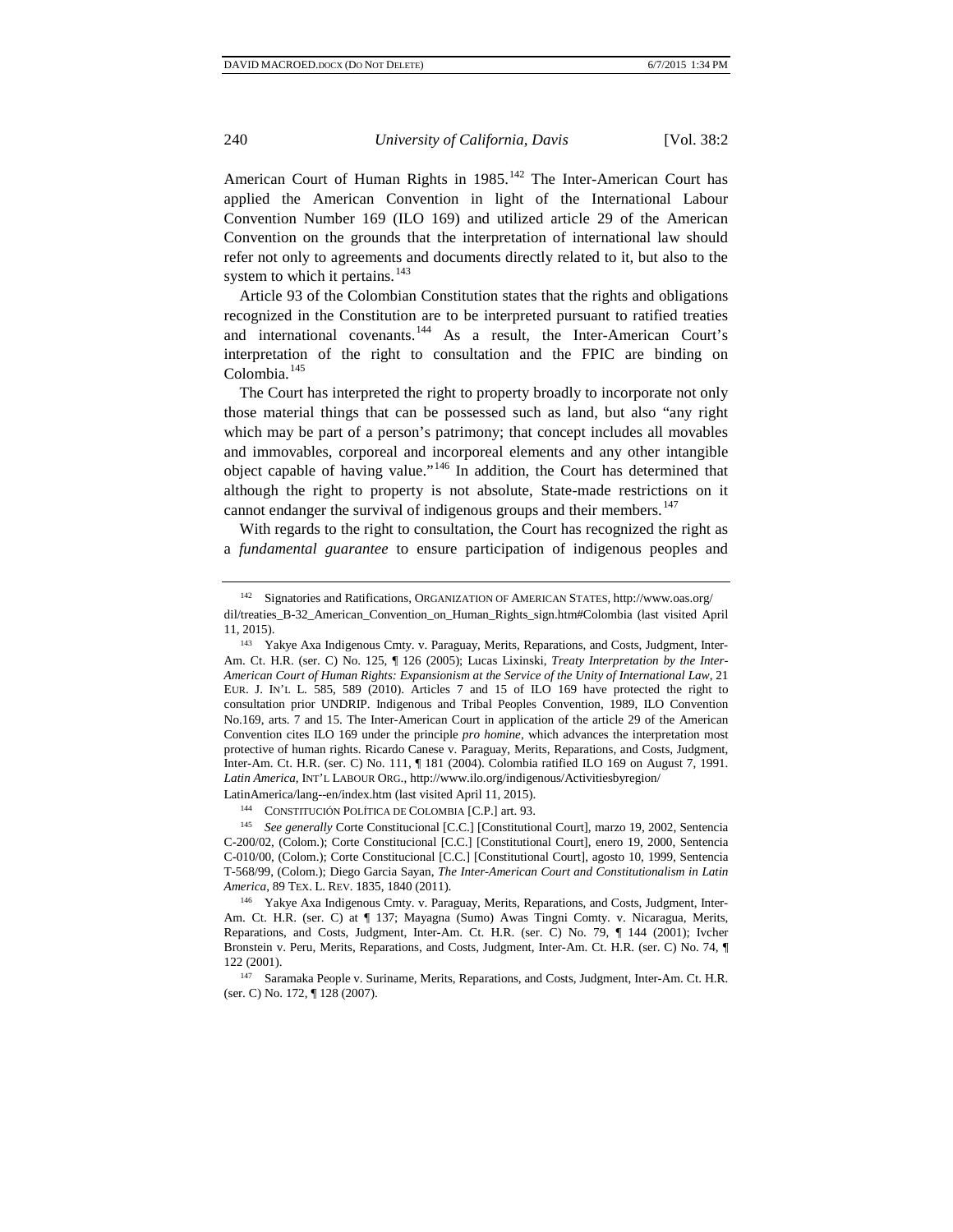communities in decisions that may affect their rights.<sup>[148](#page-18-0)</sup> The Court has also held that the obligation to consult is a general principle of international law.<sup>[149](#page-18-1)</sup> The Court has also identified criteria for how consultation should be performed and requires the consulting parties to act in good faith and with the purpose of reaching an agreement.<sup>[150](#page-18-2)</sup> For instance, the Court has indicated that indigenous peoples should be properly informed as to the possible risks of any project with an impact on their rights, including health and environmental risks.<sup>[151](#page-18-3)</sup> The Court has also specified that States must guarantee consultation at all stages of the planning and implementation of projects that may affect indigenous peoples.<sup>[152](#page-18-4)</sup> Similarly, it has emphasized that consultation should begin in the first stages so that indigenous peoples may actually influence the decision-making process;  $^{153}$  $^{153}$  $^{153}$ otherwise, consultation is merely a procedural step.[154](#page-18-6) Accordingly, the Court has stated:

[T]he State must ensure that the rights of indigenous peoples are not ignored in any other activity or agreement reached with private individuals, or in the context of decisions of the public authorities that would affect their rights and interests. Therefore, as applicable, the State must also carry out the tasks of inspection and supervision of their application and, when pertinent, deploy effective means to safeguard those rights through the corresponding judicial organs.<sup>[155](#page-18-7)</sup>

Based on the above, the Court has established a dual obligation for States: first to structure their laws and institutions so that indigenous peoples can be consulted effectively, in accordance with international standards<sup>[156](#page-18-8)</sup> and second, to apply domestic law in light of the particular characteristics that distinguish indigenous peoples from the rest of the population and that constitute their cultural identity.[157](#page-18-9) In addition, the Court has created the following distinct

<span id="page-18-6"></span><span id="page-18-5"></span><sup>154</sup> Saramaka People, Merits, Reparations, and Costs, Judgment, Inter-Am. Ct. H.R. (ser. C) at ¶ 133.155 Kichwa Indigenous People of Sarayaku v. Ecuador, Merits and Reparations, Judgment,

<span id="page-18-0"></span><sup>148</sup> Kichwa Indigenous People of Sarayaku v. Ecuador, Merits and Reparations, Judgment, Inter-Am. Ct. H.R. (ser. C) No. 245, ¶ 160 (2012).

<sup>&</sup>lt;sup>149</sup> *Id.* at  $\P$  164.

<span id="page-18-2"></span><span id="page-18-1"></span><sup>150</sup> Saramaka People, Merits, Reparations, and Costs, Judgment, Inter-Am. Ct. H.R. (ser. C) at ¶ 133*.*

<sup>151</sup> *Id.* at  $\P$  134, 158.<br><sup>152</sup> Kichwa Indigeno

<span id="page-18-4"></span><span id="page-18-3"></span>Kichwa Indigenous People of Sarayaku, Merits and Reparations, Judgment, Inter-Am. Ct. H.R. (ser. C) at ¶ 167.

<sup>153</sup> *Id.*

<span id="page-18-7"></span>Inter-Am. Ct. H.R. (ser. C) No. 245, ¶ 167 (2012).

<span id="page-18-9"></span><span id="page-18-8"></span><sup>&</sup>lt;sup>156</sup> *Id.* at ¶ 166.<br><sup>157</sup> Sawhoyamaxa Indigenous Cmty. v. Paraguay, Merits, Reparations, and Costs, Judgment, Inter-Am. Ct. H.R. (ser. C) No. 146, ¶¶ 59, 60 (2006); Yakye Axa Indigenous Cmty., Merits, Reparations, and Costs, Judgment, Inter-Am. Ct. H.R. (ser. C) at ¶ 138; Kichwa Indigenous People of Sarayaku, Merits and Reparations, Judgment, Inter-Am. Ct. H.R. (ser. C) at ¶ 162.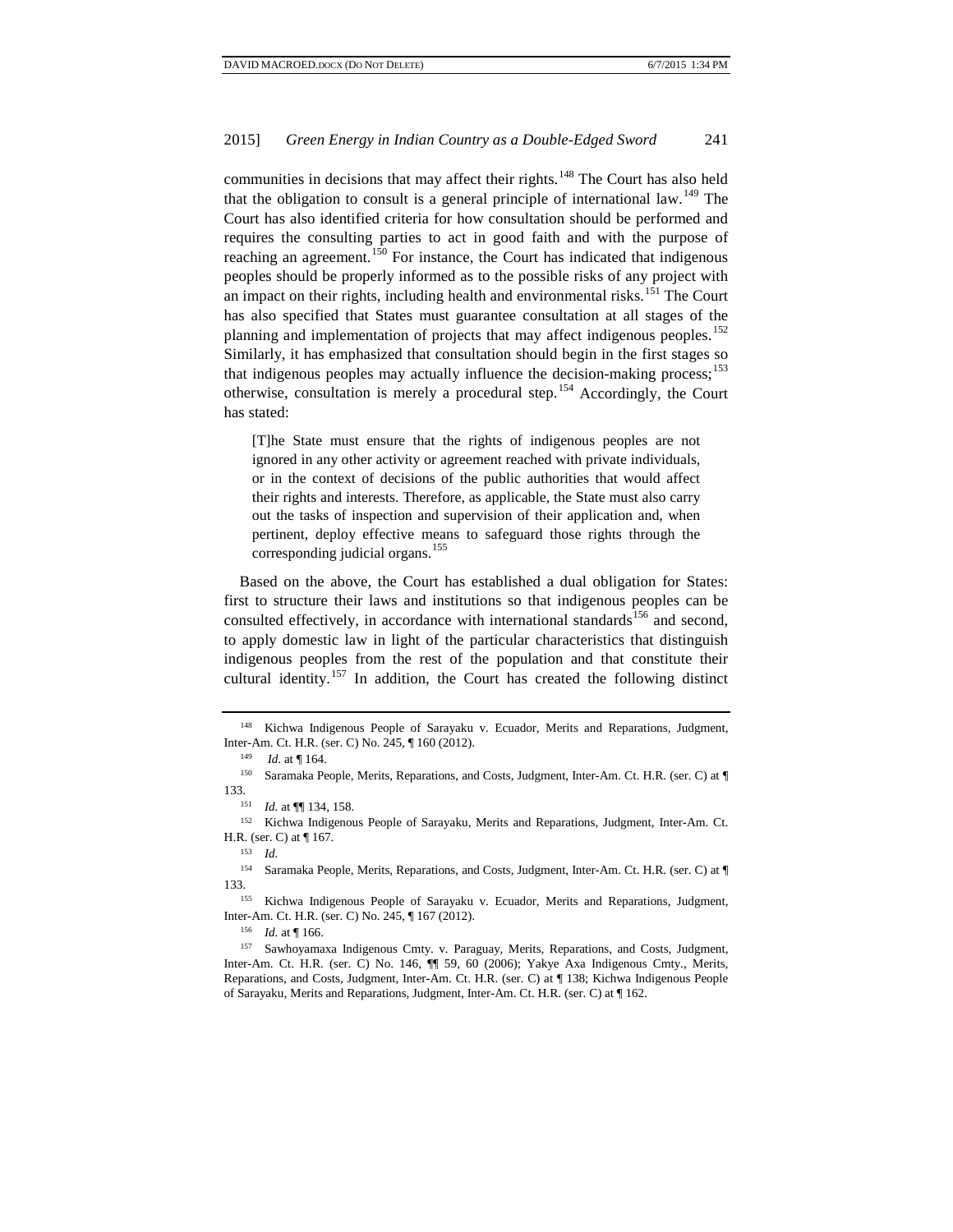requisites that States have to comply with before the exploitation or exploration of natural resources: first, they are obligated to consult with the affected indigenous peoples and obtain their consent to proceed; second, they must assure that indigenous peoples *will reasonably benefit* from the exploitation of natural resources located in their territories; and third, states should prohibit any project in Indian Country until *independent* and technically qualified entities, under state supervision, make a previous study about the social and environmental impact.<sup>[158](#page-19-0)</sup>

Due to the profound impact of certain legislative and administrative measures on indigenous peoples, the Court has established a higher standard when deciding cases regarding large-scale development plans, investments, and the relocation of indigenous peoples.<sup>[159](#page-19-1)</sup> Further, the Court has defined the right to consultation under the meaning of FPIC.<sup>[160](#page-19-2)</sup> If the administrative or legislative measure involves relocation of indigenous peoples, States must obtain the FPIC of the people because it constitutes forced displacement and puts the people in a special situation of vulnerability.<sup>[161](#page-19-3)</sup> The Court has emphasized the destructive effect of relocation on the ethnic and cultural scheme of indigenous peoples, noting that it produces a clear risk of cultural or physical extinction of indigenous populations.<sup>[162](#page-19-4)</sup> Thus, the Court has determined that States must adopt specific protective measures that recognize indigenous peoples' intricacies, their customary laws, values, uses, and customs to prevent and revert the effects of such situations.<sup>[163](#page-19-5)</sup>

# IV. RENEWABLE ENERGY PROJECTS IN INDIAN COUNTRY SHOULD PROVIDE THAT TRIBAL SELF DETERMINATION RIGHTS ARE SECURED

While the topic of Native Americans' rights is very complex, this article focuses solely on the issue of meaningful consultation and FPIC and offers three proposals. The first proposal refers to the federal trust responsibility doctrine as

<span id="page-19-0"></span><sup>158</sup> Saramaka People v. Suriname, Merits, Reparations, and Costs, Judgment, Inter-Am. Ct. H.R. (ser. C) No. 172, ¶ 129 (2007).

<span id="page-19-1"></span><sup>&</sup>lt;sup>159</sup> Yakye Axa Indigenous Cmty., Merits, Reparations, and Costs, Judgment, Inter-Am. Ct. H.R. (ser. C) at ¶ 137. The right to property is understood in its broadest meaning, and it includes more than title to land.

<span id="page-19-2"></span><sup>160</sup> Saramaka People v. Suriname, Merits, Reparations, and Costs, Judgment, Inter-Am. Ct. H.R. (ser. C) at ¶ 134; Saramaka People v. Suriname, Interpretation of the Judgment on Preliminary Objections, Merits, Reparations, and Costs, Judgment, Inter-Am. Ct. H.R. (ser. C) No. 185, ¶ 17 (2008).

<span id="page-19-3"></span><sup>161</sup> Chitay Nech v. Guatemala, Preliminary Objections, Merits, Reparations, and Costs, Judgment, Inter-Am. Ct. H.R. (ser. C) No. 212, ¶ 147 (2010). Similarly, article 10 of UNDRIP also requires FPIC in case of relocation. UNDRIP, *supra* note 97, art. 10.<br><sup>162</sup> Chitay Nech, Preliminary Objections, Merits, Reparations, and Costs, Judgment, Inter-Am.

<span id="page-19-5"></span><span id="page-19-4"></span>Ct. H.R. (ser. C) at ¶ 147.

<sup>163</sup> *Id.*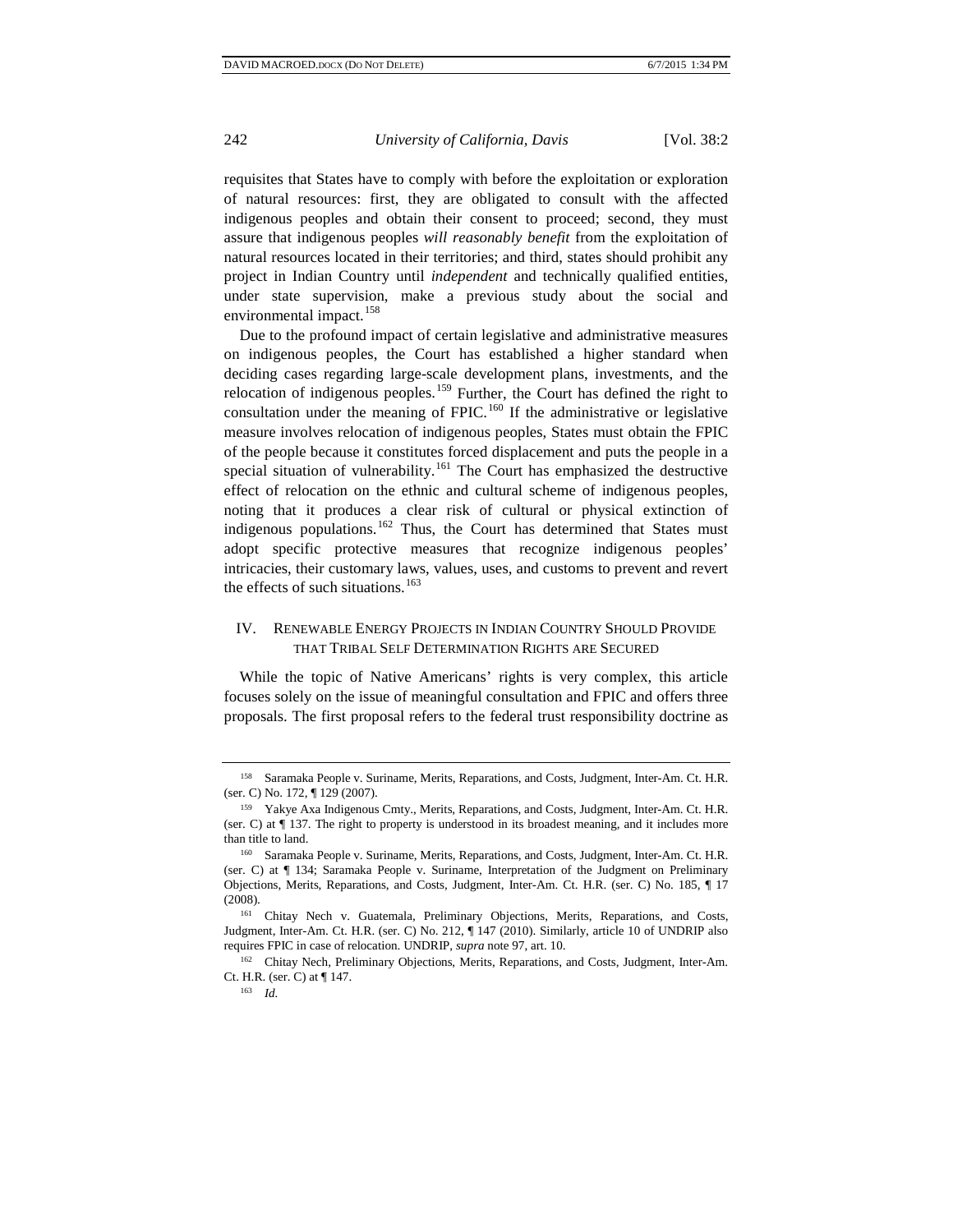the genesis of the federal government's duties with the tribes. In short, the federal government must honor the treaty obligations through the proper application of existing rules. The second proposal advocates for the adoption of guidelines to enhance the consultation process. In this Part, the type and extent of the impact on tribal rights will determine the content of the guidelines. Policy reasons will be offered to justify a greater involvement of Native Americans in decisions affecting their rights. The third and final proposal argues for the creation of a higher standard of review aimed to protect Native Americans' selfdetermination rights and provides the judiciary with reasons of public policy to do so.

#### *A. Protection Under the Federal Trust Responsibility Doctrine*

Between 1787 and 1871, the United States entered into peace treaties with Indian tribes.[164](#page-20-0) In these treaties, the United States obtained millions of acres of tribal lands and guaranteed that the federal government would respect "the sovereignty of the tribes, . . . would 'protect' the tribes, . . . [and would] provide food, clothing, and services to [them]."[165](#page-20-1) However, the treaties lack precise duties to protect Indians' rights, assets, and resources, making the trust unenforceable at times. $166$  Therefore, the first proposal seeks to prove that interpreting the existing law *in toto*, the federal government has the duty to elevate the recognition and protection of the right to consultation.

In comparison to the Colombian and Inter-American legal system discussed *supra* in Part III, the United States' protection of the right to consultation is a mere procedural formality for the following reasons: (1) there are no clear guidelines for how consultation should be conducted, (2) the U.S. has not ratified important instruments of international law such as the ILO Convention Number 169 (ILO 169) and the American Convention on Human Rights, and (3) the United States endorsed UNDRIP but understands "consent" to mean mere consultation. As a consequence, the right to consultation is still governed under the old reasoning of NHPA section 106.

This proposal asserts that, pursuant to the trust responsibility doctrine and in light of UNDRIP, the federal government has the duty to interpret section 106 in the most beneficial and favorable way regarding Native Americans' rights. If section 106 of the NHPA suffered no change after UNDRIP, then the latter is a superfluous instrument and the endorsement was only a political act without any legal significance. If that is the case, the federal government is not protecting the

<sup>164</sup> PEVAR, *supra* note 15, at 32.

<span id="page-20-1"></span><span id="page-20-0"></span><sup>&</sup>lt;sup>165</sup> *Id.* For a deeper explanation of the trust responsibility doctrine, see generally Johnson v. M'Intosh, 21 U.S. 543 (1823); Cherokee Nation v. Georgia, 30 U.S. 1 (1831); Worcester v. Georgia, 31 U.S. 515 (1832).

<span id="page-20-2"></span><sup>166</sup> *See, e.g.*, United States v. Mitchell, 445 U.S. 535, 546 (1980) (finding the United States did not have a "fiduciary responsibility for management" of Indian timber resources held in trust).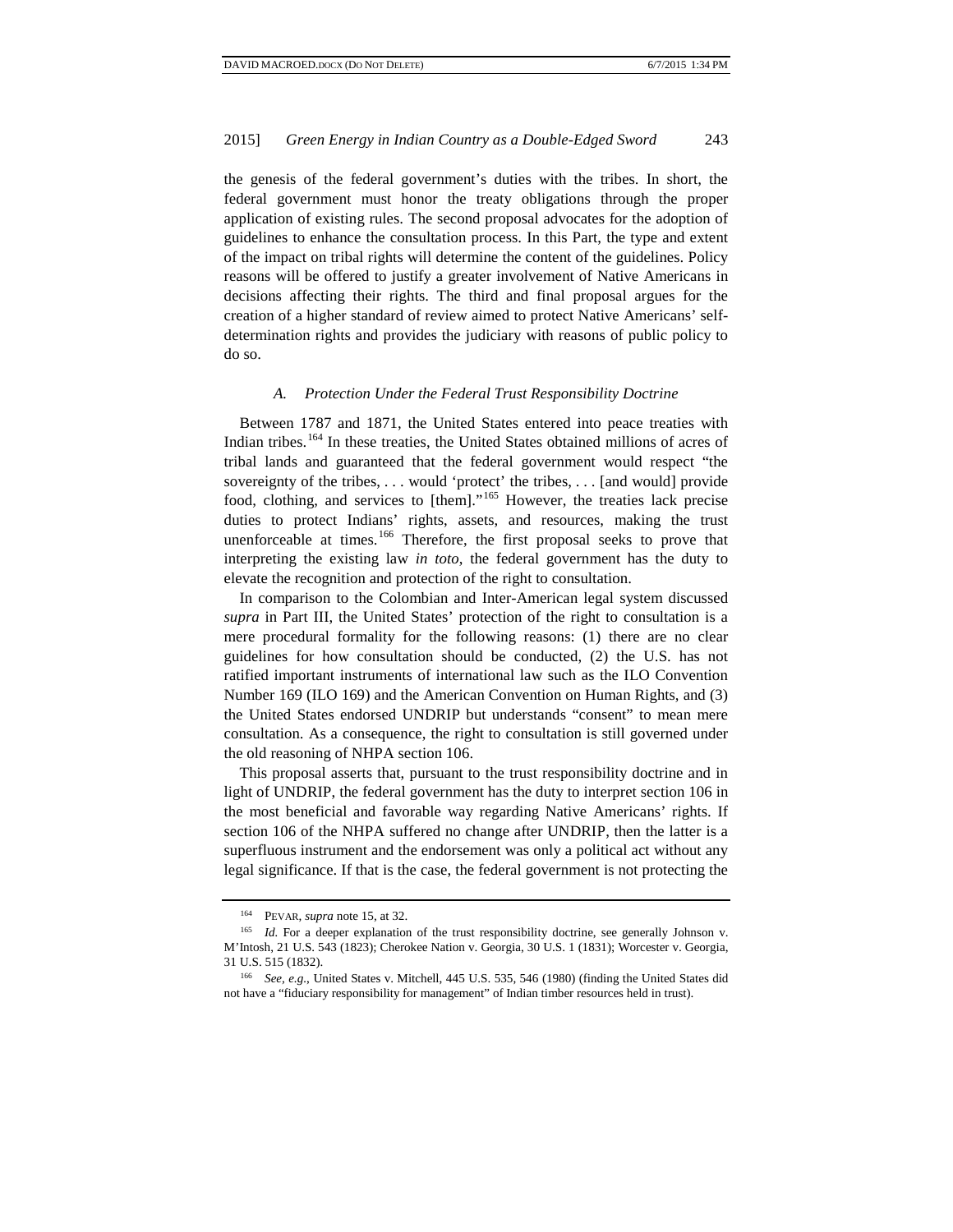tribes' best interests, $^{167}$  $^{167}$  $^{167}$  enhancing their lands, resources and self-government, $^{168}$  $^{168}$  $^{168}$ nor providing the tribes with an accounting of all transactions regarding their resources.<sup>[169](#page-21-2)</sup>

Congress ceased creating treaties with Indian tribes in 1871 and left legislation as the primary source of enforceable trust obligations.<sup>[170](#page-21-3)</sup> In this context, Native Americans and their supporters should focus on a progressive interpretation of current federal regulations to claim a meaningful consultation process or FPIC, depending on the situation. At this point, even though the United States has not adopted its jurisdiction, case law from the Inter-American Court of Human Rights is useful to support that UNDRIP provides something more than meaningful consultation; namely, FPIC. In other words, Inter-American case law supports that UNDRIP means more than just consultation at a domestic level. Since the United States' government has the duty to protect the tribes' best interests and because it previously endorsed UNDRIP, it should act consistently with the values reflected in the Declaration.

In order to justify the interpretation above, it is important to emphasize that the trust responsibility doctrine requires the parties to perform their duties in good faith.<sup>[171](#page-21-4)</sup> Thus, the federal government cannot oppose a progressive interpretation because Native Americans have lesser land rights in comparison to the Colombian tribes involved in the Inter-American cases. If the federal government uses Native Americans' lack of title to the land to justify the status quo, it would not be acting in good faith. This could arguably void the trust contract by operation of fraud or undue influence because Native Americans are not receiving the benefit of the agreement.

In conclusion, a more beneficial interpretation of the right to consultation or FPIC is justified by the application of the legislation already in existence under the principles of the trust responsibility doctrine. However, the question remains whether the federal government is willing to advance such interpretation, but that is a political issue outside the scope of this article.

#### *B. Adoption of Guidelines to Facilitate Meaningful Consultation or FPIC*

In the United States, DOI frequently uses the archeological survey prepared by the developer as part of its environmental impact statement.<sup>[172](#page-21-5)</sup> The archeologists and other consultants, paid by the developer, may strategically remove the most important archeological sites from the project area.<sup>[173](#page-21-6)</sup> At this

<sup>167</sup> PEVAR, *supra* note 15, at 35.

<sup>168</sup> *Id.* at 33.

<span id="page-21-3"></span><span id="page-21-2"></span><span id="page-21-1"></span><span id="page-21-0"></span> $\frac{169}{170}$  *Id.* at 35.

*Id.* 

<span id="page-21-6"></span><span id="page-21-5"></span><span id="page-21-4"></span><sup>171</sup> PEVAR, *supra* note 15, at 32; *see also* sources cited *supra* note 165. 172 King, *supra* note 71. 173 *Id.*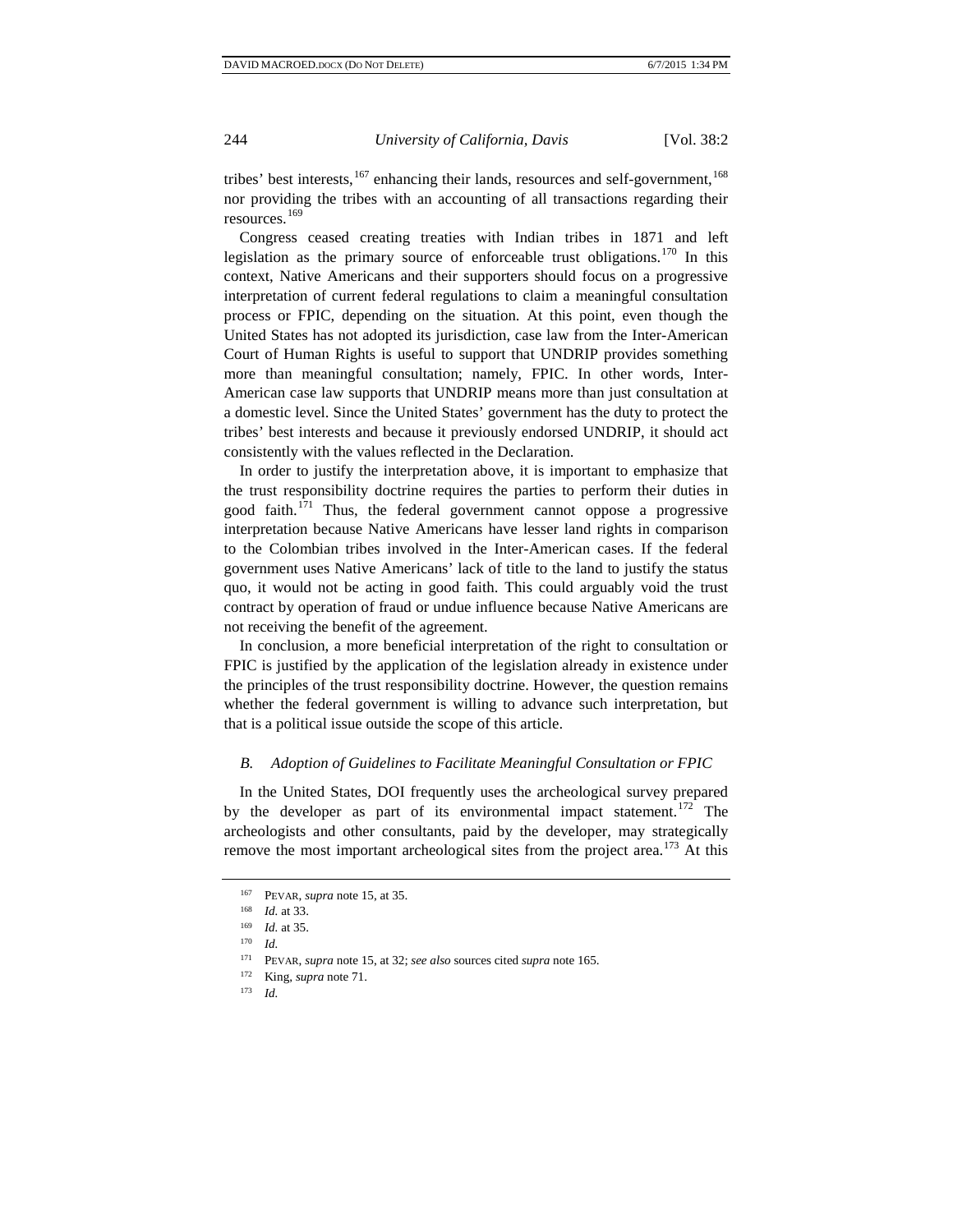point, DOI typically invites the tribes to consultation, presents the archeological plan and requests the tribes to sign it. When the tribes raise concerns, DOI balances Native Americans' concerns with the project's impact on the rest of the population and grants approval.<sup>[174](#page-22-0)</sup> This approach reveals that Native Americans often do not participate early in the planning process as required by section 106 of the NHPA since they are not included in the initial archeological survey. It also reveals that the consultation process simply serves as the notification of the studies prepared by DOI and the developer, but in reality ignores Native Americans' rights. In order to solve this problem, this proposal will divide the analysis into the following categories: projects within the tribe's jurisdiction, projects outside the tribe's jurisdiction, projects that involve the exploitation or exploration of natural resources, projects that involve relocation of Native Americans or large-scale development plans or investments, and the consequences of giving Native Americans' a major role in decision-making processes.

#### 1. Projects Within the Tribe's Jurisdiction

Tribes' active role in defining the government's duty to consult is important not only because UNDRIP is not binding on the government or private actors,<sup>[175](#page-22-1)</sup> but also because renewable energy projects are being approved by the federal government on their lands or surroundings. Just in Imperial County, California, where the Quechan Tribe is located, there are two solar energy projects (Imperial Valley Solar and Tenaska Imperial Solar) and one wind energy facility (Ocotillo Express Wind Energy Facility).  $176$ 

Tribal sovereignty gives the tribes certain independence within their territories. However, the tribes do not use their sovereignty to create clear guidelines for the consultation process when the project occurs on tribal lands. Native Americans could use their sovereignty to define what constitutes consultation, who gets service on tribal lands and in what manner, what kind of information Native Americans need, and in what form and language. In addition, Tribes could require the dissemination of information in an understandable and publicly accessible format.<sup>[177](#page-22-3)</sup> Tribes could also elevate consultation as a nonwaivable step; determine which representatives will represent the tribe's

<sup>174</sup> *Id.*

<sup>175</sup> Butzier & Stevenson, *supra* note 74, at 323-24.

<span id="page-22-2"></span><span id="page-22-1"></span><span id="page-22-0"></span><sup>176</sup> For more information on solar projects in California, see generally *Solar*, BUREAU OF LAND MGMT., http://www.blm.gov/ca/st/en/prog/energy/solar.html (last visited April 11, 2015). For more information on wind projects in California, see generally *Wind Energy*, BUREAU OF LAND MGMT., http://www.blm.gov/ca/st/en/prog/energy/wind.html (last visited April 11, 2015). For an example of the active role of Native American tribes in the definition of guidelines for the extractive industry, see Butzier & Stevenson, *supra* note 74, at 323.

<span id="page-22-3"></span>Saramaka People v. Suriname, Interpretation of the Judgment on Preliminary Objections, Merits, Reparations, and Costs, Judgment, Inter-Am. Ct. H.R. (ser. C) No. 185, ¶ 17 (2008).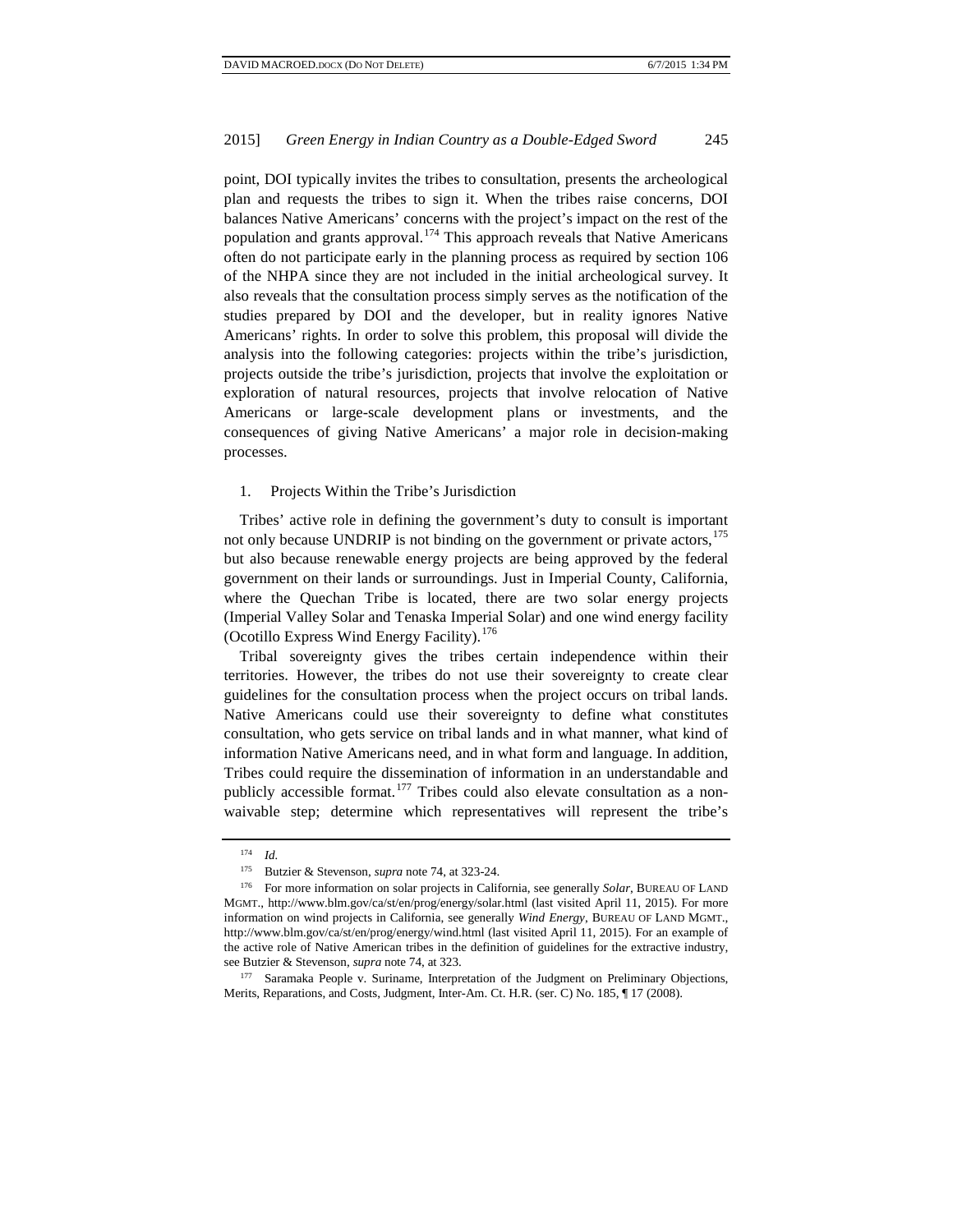interests; define obligations of the consulting parties, benefits and obligations for the tribe, participation of the tribe in the phases of performance, and monitoring of the project; and establish compensation for the tribe in case of foreseeable or unforeseeable harm. As a result, tribes would not be dependent on more complicated political decisions such as the ratification of international treaties that protect their rights.

In other words, Native American tribes could use their sovereignty to customize the consultation process in such a way that they are the actual decision-makers and not mere observers as it is today. For instance, Native Americans may find useful the reasoning of the Colombian constitutional case law, especially the opinion SU-039/1997 discussed *supra* in Part III, to define consultation as a right with a collective component that is essential to preserve its survival as a distinct group.<sup>[178](#page-23-0)</sup> Furthermore, the Inter-American case law may prove useful for Native Americans to justify that the consultation process is an essential element of their right of self-determination and therefore be regarded as such by all intervening parties.

2. Projects Outside the Tribe's Jurisdiction

As to projects taking place outside of tribal jurisdiction, the same guidelines described above could be incorporated into section 106 of the NHPA via federal regulation. Pursuant to Executive Order 13175, the development of regulations, legislative comments, or proposed legislation requires the active participation of Native Americans in the legislative process.<sup>[179](#page-23-1)</sup> But there is no practical difference between rights without proper enforcement and absence of rights. Section 106 of the NHPA should be amended to create a simple and expedited judicial recourse similar to the *acción de tutela* discussed *supra* in Part III that protects the right to consultation and prevents irreparable injuries caused by its misapplication.<sup>[180](#page-23-2)</sup> Thus, the non-enforcement of the consultation provisions due to the lack of Native Americans' specialized knowledge or economic resources to pay attorneys' fees would be avoided.

The Colombian procedural protections derived from article 86 of the Constitution could serve as a starting point in framing this recourse. Native Americans could use a similar concept to protect their rights whenever they are

<span id="page-23-0"></span><sup>&</sup>lt;sup>178</sup> Corte Constitucional [C.C.] [Constitutional Court], febrero 3, 1997, Sentencia SU-039/97, sec. II, subsec. 3.1-3.3 (Colom.).

<span id="page-23-1"></span><sup>179</sup> *Consultation and Coordination With Indian Tribal Governments*, Exec. Order 13175, 65 Fed. Reg. 67249, 67249-51 (Nov. 6, 2000).

<span id="page-23-2"></span><sup>180</sup> Although there is a trust relationship, ironically Native Americans pay their legal representation to get protection from the conduct of their trustee. Declaration of John Bathke in Support of Plaintiff's Motion for Summary Judgment at 5, Quechan Tribe of Fort Yuma Indian Reservation v. U.S. Dep't of Interior, 927 F. Supp. 2d 921 (S.D. Cal. 2013) (No. 3:12CV01167- GPC-PCL), *available at* http://turtletalk.files.wordpress.com/2013/03/quechan-declaration.pdf.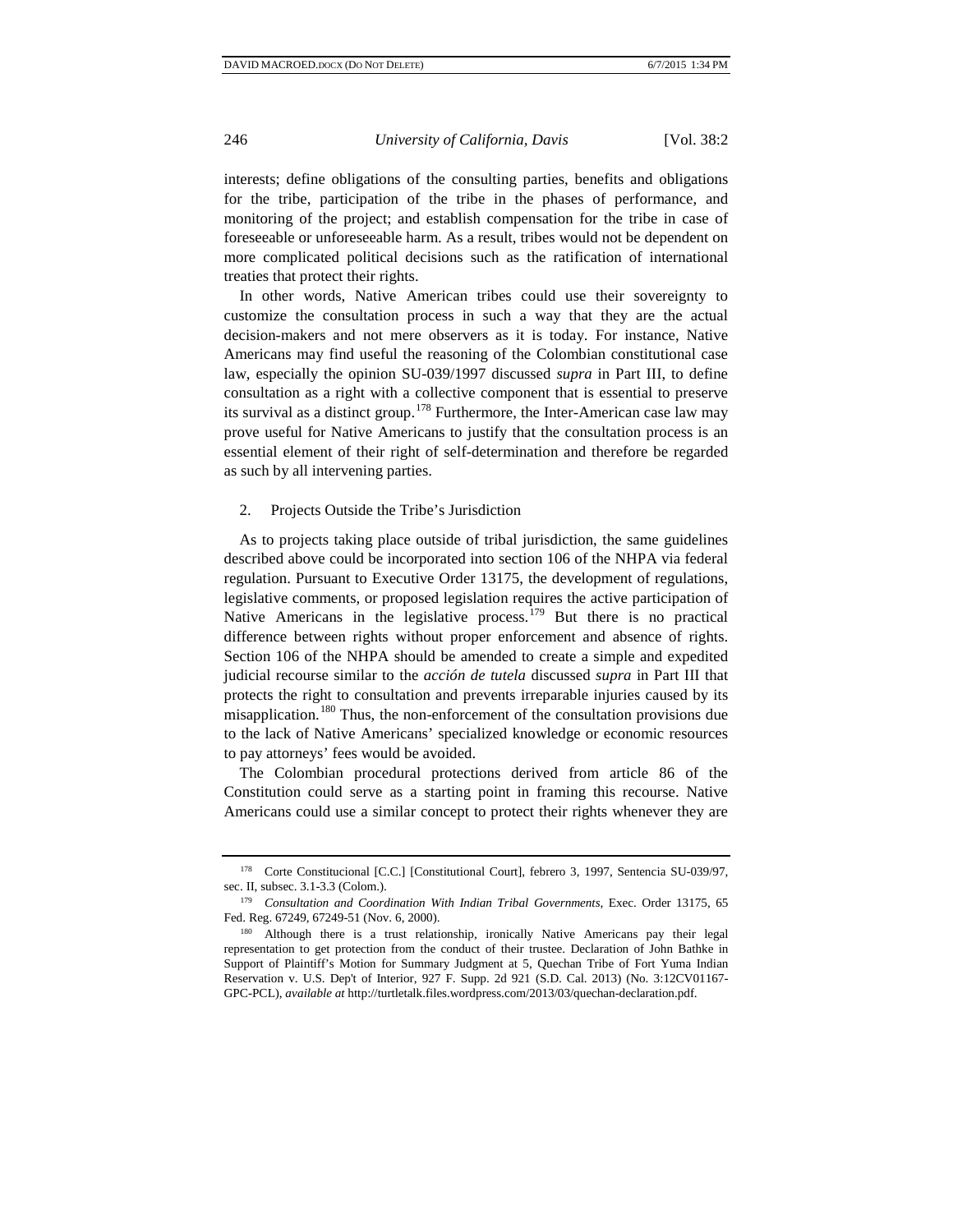violated or threatened by any act or omission of any public authority. Still, it is important to establish a time limit for the decision of the recourse (ten days as in Colombia or other prudential time) to avoid irreparable injuries for tribes and for those investing in Indian country. For a progressive definition of "irreparable injury," it should include threats against the integrity of the indigenous community, its economic condition, or existence.<sup>[181](#page-24-0)</sup> The legislature should create a balancing test in case of conflict between Native Americans' rights and the general interest of the American population. This balancing test should be framed carefully to avoid abuses; otherwise, the protections proposed will have no effect on Native Americans' rights because "conflict" could be used as an excuse for non-compliance with the new guarantees.

In determining when consultation is required, the federal government should include any infringement on tribal rights with an impact on tribal property, interpreting the latter as a person's patrimony that includes all movables and immovable, corporeal and incorporeal elements, and any other intangible object capable of having value for indigenous peoples.<sup>[182](#page-24-1)</sup> For instance, if there is a project affecting the Coyote Mountains, the Quechan Tribe should be properly consulted regardless of whether the project occurs inside or outside the Tribe's lands because that area has spiritual significance. This extended interpretation of property rights will prevent irreparable injuries against Native Americans' land, identities, and traditions.<sup>[183](#page-24-2)</sup>

# 3. Projects that Involve the Exploitation or Exploration of Natural Resources in Indian Country

As to the exploitation or exploration of natural resources in Indian Country, the legislature should provide special requisites for the consultation process, such as requiring a showing that Native Americans will be reasonably benefited. The federal legislative branch should attempt in good faith to fund the hiring and supervision of independent and qualified consultants that create necessary studies regarding the potential social and environmental impacts of energy projects. In this manner, the federal government, the state government, Native

<span id="page-24-0"></span><sup>&</sup>lt;sup>181</sup> *See, e.g.*, Corte Constitucional [C.C.] [Constitutional Court], junio 24, 1992, Sentencia T-428/92, sec. II, subsec. D.2 (Colom.). 182 *See, e.g.*, Yakye Axa Indigenous Cmty. v. Paraguay, Merits, Reparations, and Costs,

<span id="page-24-1"></span>Judgment, Inter-Am. Ct. H.R. (ser. C) No. 125, ¶ 137 (2005) (citing Mayagna (Sumo) Awas Tingni Comty. v. Nicaragua, Merits, Reparations, and Costs, Judgment, Inter-Am. Ct. H.R. (ser. C) No. 79, ¶ 144 (2001); Ivcher Bronstein v. Peru, Merits, Reparations, and Costs, Judgment, Inter-Am. Ct. H.R. (ser. C) No. 74, ¶ 122 (2001)) (defining property as "those material things which can be possessed, as well as any right which may be part of a person's patrimony," including "all movables and immovables, corporeal and incorporeal elements and any other intangible object capable of

<span id="page-24-2"></span>having value").<br><sup>183</sup> Corte Constitucional [C.C.] [Constitutional Court], febrero 3, 1997, Sentencia SU-039/97, sec. II, subsec. 3.1-3.3 (Colom.).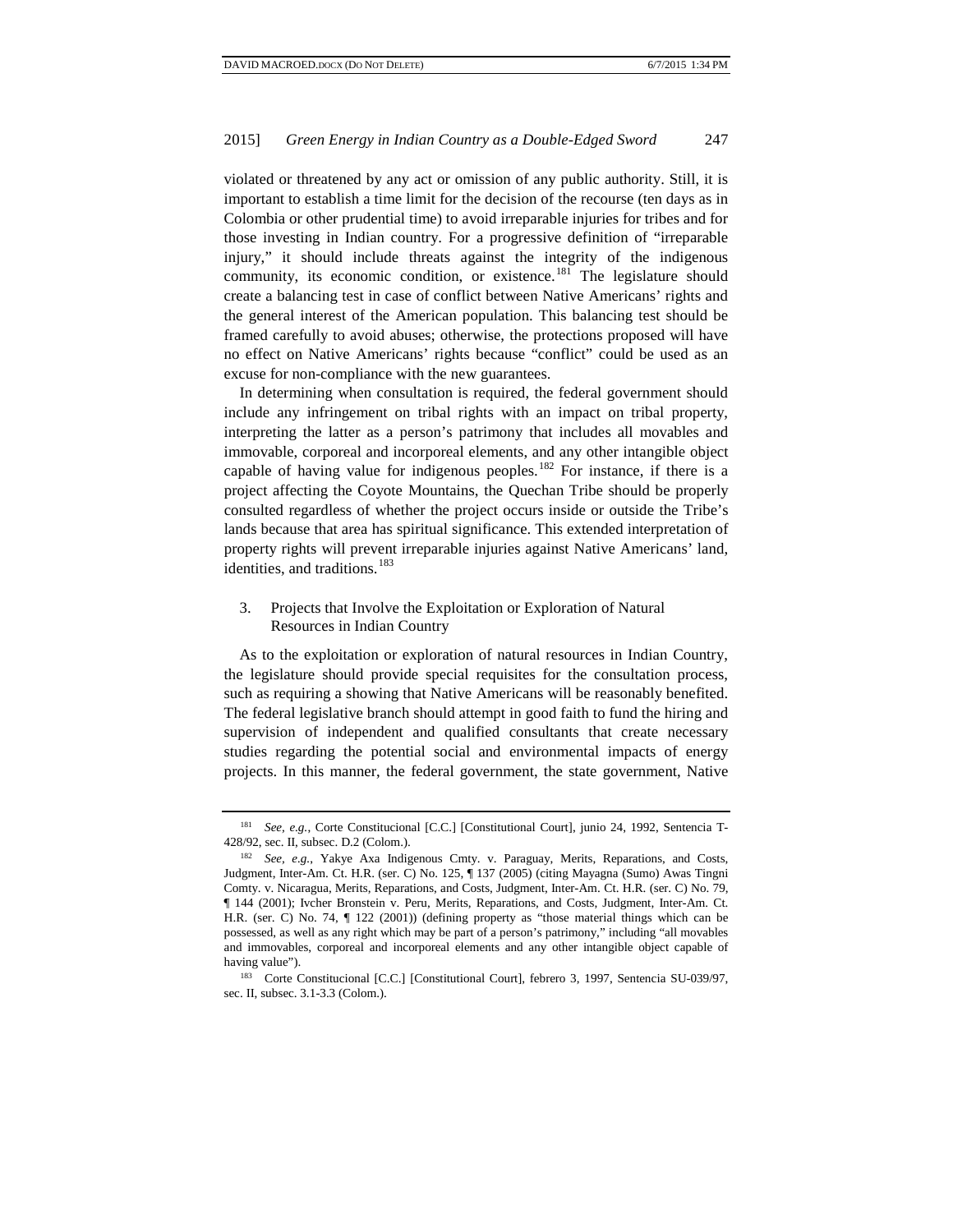Americans and developers can rely on accurate and unbiased information, especially in cases where Native Americans have to provide informed consent.

## 4. Projects that Involve Relocation of Native Americans or Large-Scale Development Plans or Investments

For projects involving relocation of Native Americans or large-scale development plans or investments, the federal government should be sympathetic to the profound impact that such projects have on Native Americans. As to FPIC, the federal government should understand "consent" at least as the right to say "no,"[184](#page-25-0) or ideally as the right to effectively determine the outcome of the process. In any case, FPIC should not be interpreted as a powerless procedural right to participate.<sup>[185](#page-25-1)</sup> If the federal government insists on maintaining its current interpretation of section 106 of the NHPA (notwithstanding UNDRIP), then consultation will continue to focus only on the United States' wants and ignore tribal needs.

5. Consequences of Ensuring that Native Americans Play a Major Role in the Decision-Making Process for Undertakings that Affect Them

Tribal lands are especially suitable for renewable energy projects because of their location, topographical conditions, absence of land use and tax-base regulations, and the ecological focus of the tribes.<sup>[186](#page-25-2)</sup> Therefore, in developing any kind of energy project in Indian Country, Native Americans should be considered valuable participants in strategic partnerships between developers, public authorities, and tribes. The developer, government, and the tribe need clear duties to enforce their strategic partnership and be accountable to one another. Further, they should agree on reasonable benefits directly proportional to each party's contribution.

Tribes have demonstrated that they can participate responsibly in energy projects without losing their identity. The Navajo Nation is a good example.<sup>1</sup> If Native Americans are included at the early stages of a project, as well as during its performance and monitoring phases, all parties will benefit. As locals,

<span id="page-25-0"></span><sup>&</sup>lt;sup>184</sup> Seier, *supra* note 109 ("From a purely definitional point of view, and at a minimum, FPIC must include a right to say 'No' if the FPIC right is to have any meaningful content. If not, then it is simply the 'right to say 'Yes'', as opposed to a 'right of consent'.")

<sup>185</sup> Butzier & Stevenson, *supra* note 74, at 312.

<span id="page-25-2"></span><span id="page-25-1"></span><sup>186</sup> Sara C. Bronin, *The Promise and Perils of Renewable Energy on Tribal Lands*, 26 TUL. ENVTL. L.J. 221, 224-27 (2013).

<span id="page-25-3"></span><sup>&</sup>lt;sup>187</sup> The Navajo Tribal Utility Authority (NTUA) is part of the Big Boquillas Wind Project, mostly owned by the tribe, which provides energy to about more than 19,000 residential homes in the Phoenix area. *See generally* Alastair Lee Bitsoi, *Wind Projects Holds Promise for Tribe*, NAVAJO TIMES (Aug. 4, 2011), http://navajotimes.com/news/2011/0811/080411 wind.php#.VP4vP4m9LCQ.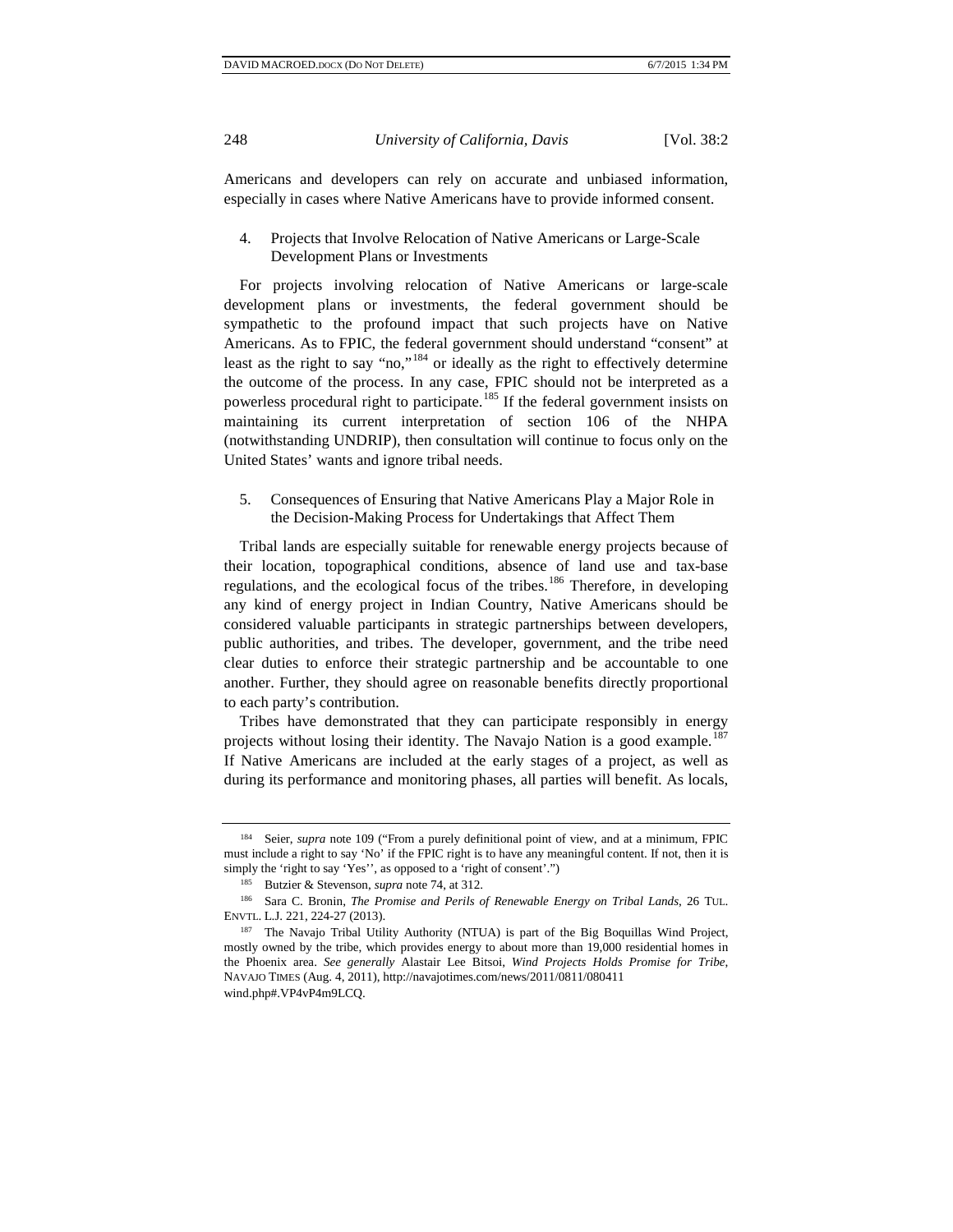Native Americans will be the first witnesses of unwanted effects of the project, such as the killing of endangered birds by a turbine. This type of quick monitoring could ensure timely response and could save money for the developers, in addition to helping the government in effectively enforcing federal provisions.

Tribal manpower could be more competitive not only because these people reside in the area, but also because they have two-fold accountability: towards the developers and their tribal community. This will assure more effective and efficient compliance, to the benefit of both the project and the community. Finally, active involvement of Native Americans throughout all phases of an energy project lessens the likelihood of litigation. This saves both time and money, because as a major player in the project, the tribe will have lesser grounds to complain.<sup>[188](#page-26-0)</sup>

# *C. Increased Scrutiny for Federal or State Action with a Direct or Indirect Impact on Native Americans*

To guarantee the proper implementation of guidelines for meaningful consultation or FPIC, the role of the judiciary is vital. In *Quechan Tribe v. Department of Interior*, the federal government's duties regarding the consultation process were reviewed under the Administrative Procedure Act's arbitrary and capricious standard (APA's standard), which gives great deference to the federal conduct.<sup>[189](#page-26-1)</sup> As a consequence, the District Court decided that the government attempted in good faith to engage in government-to-government consultation and held in favor of the government.<sup>[190](#page-26-2)</sup>

Based on the existence of a trust relationship between the federal government and Native Americans, the standard of review for cases affecting Native Americans' rights should demand more from public officials than the generous and permissive APA's standard, in order to best honor the peace treaties.<sup>[191](#page-26-3)</sup> Judicial decisions could support an elevated standard of review by recognizing the right of self-determination as an essential component of tribal sovereignty, which predates the enactment of the United States Constitution. Finally, a

<span id="page-26-0"></span><sup>&</sup>lt;sup>188</sup> For an example of partnerships renewable energy projects with meaningful consultation, see generally Jepírachi: An experience with the Wayuu indigenous community from the Upper Guajira in Colombia, EPM (2010), http://www.epm.com.co/site/documentos/mediosdecomunicacion

<sup>/</sup>publicacionesimpresas/jepirachi/LibroJepirachieningles.pdf (summarizing EPM Group's experience developing the Jepirachi wind farm in consultation with the Wayuu indigenous community).

<span id="page-26-1"></span><sup>189</sup> Quechan Tribe of Ft. Yuma Indian Reservation v. U.S. Dep't of Interior, 927 F. Supp. 2d 921, 927 (S.D. Cal. 2013) ("The standard is highly deferential, presuming the agency action to be valid and affirming the agency action if a reasonable basis exists for its decision." (internal quotation marks omitted)), *appeal docketed*, No. 13-55704 (9th Cir. April 26, 2013).

<sup>190</sup> *Id.* at 933.

<span id="page-26-3"></span><span id="page-26-2"></span><sup>&</sup>lt;sup>191</sup> For a more detailed explanation of the trust responsibility doctrine, see generally sources cited *supra* note 165.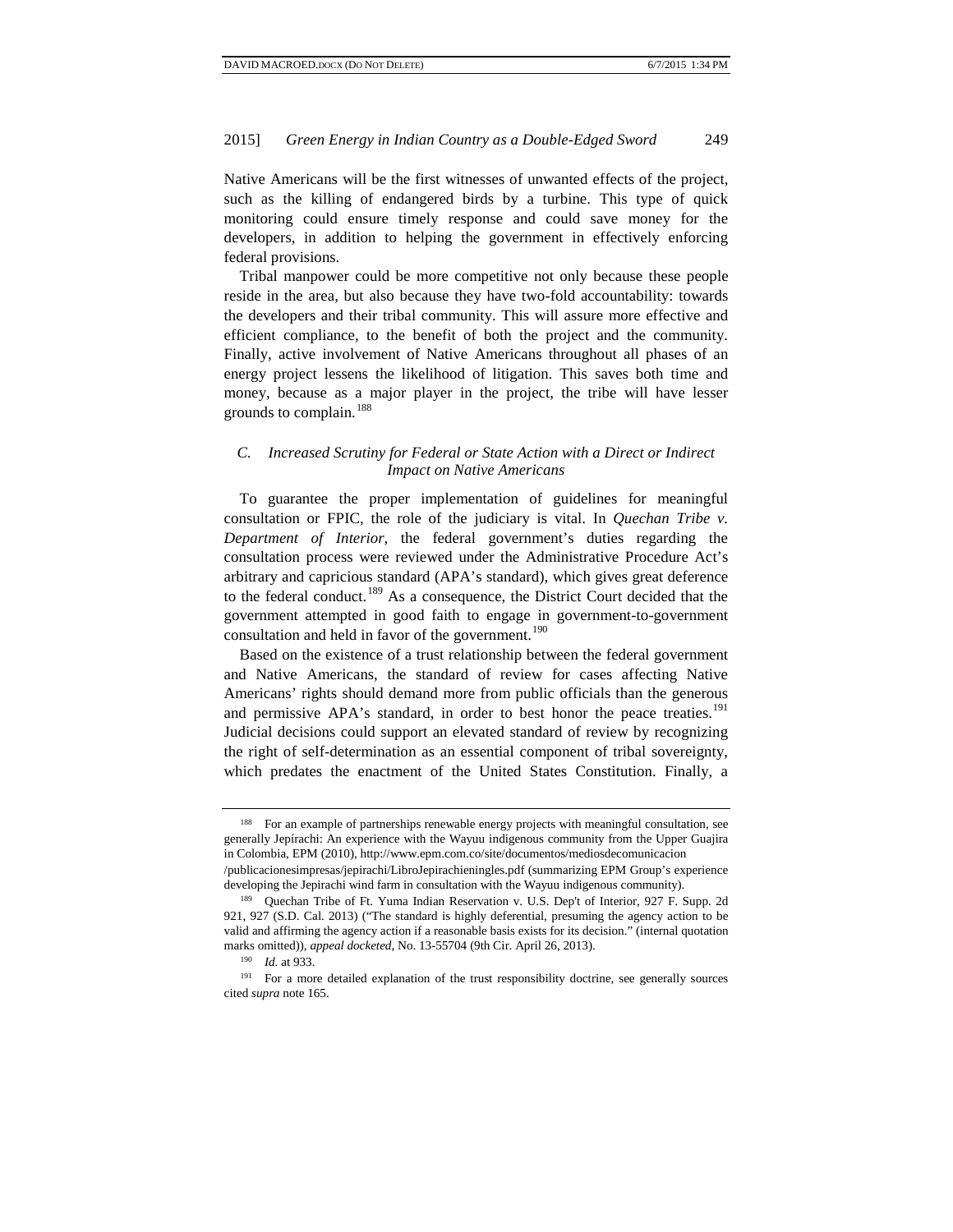federal judge could justify such higher standard by stating that selfdetermination is connected with the concept of liberty, a right that Native Americans have not renounced in the trust with the federal government.<sup>[192](#page-27-0)</sup>

#### **CONCLUSION**

Renewable energy projects are important alternatives that combat climate change and tribal lands have proven attractive for these environmental endeavors. Native Americans are not opposed to renewable energy projects in Indian Country and this paper does not advocate against such projects. However, there is real concern that the federal government's green goals could come at the expense of Native Americans' right of self-determination.

In the Quechan Tribe case, the lack of proper guidelines on the consultation process left the implementation of section 106 of the NHPA and the Advisory Council on Historic Preservation's regulations inadequate to protect the Tribe's interests in cultural resources and preservation of its land and ecosystem. The sections examined in that case only required the federal government to act in "good faith" and provide tribes with "reasonable opportunities" to participate in the decision-making process. These broad and vague terms have left Native Americans at a disadvantage on their own territory.

The Inter-American and Colombian legal frameworks exemplify that the consultation process in the United States is a mere administrative procedure developed solely under the terms of the federal government, although it is labeled as otherwise. The guidelines given by the Colombian Constitutional Court demonstrate that important substantive and procedural changes can be made at a domestic level to effectively guarantee Native Americans' rights as decision-makers. Similarly, case law from the Inter-American Court of Human Rights provides different standards for the consultation process, depending on the kind, extent and impact of a project on Native Americans' rights.

Applying the federal trust responsibility doctrine, the federal government

<span id="page-27-0"></span><sup>192</sup> Another argument could be that in compliance with the international obligations derived from article 1 of the International Covenant on Civil and Political Rights (ICCPR) ratified by the United States on June 8, 1992, the conduct of public officials should be examined under a strict scrutiny standard when it comes to consultation or free, prior and informed consent because it directly affects the right of self-determination guaranteed by under article 1. In fact, the Inter-American Court in *Saramaka v. Suriname* interpreted that a meaningless consultation process threatens indigenous peoples' self-determination of their economic, social and cultural development, as well as their disposal of their natural wealth and resources. Saramaka People v. Suriname, Merits, Reparations, and Costs, Judgment, Inter-Am. Ct. H.R. (ser. C) No. 172, ¶ 93 (2007). However, the United States Senate in ratifying the ICCPR declared that the substantive provisions were not selfexecuting, and thus the ICCPR is unenforceable domestically since Congress has not to date enacted any implementing statutes. 138 CONG. REC. 8070-71 (April 2, 1992); *see also* S. EXEC. REP. NO. 102-23 (March 24, 1992) ("For reasons of prudence, we recommend including a declaration that the substantive provisions of the Covenant are not self-executing. The intent is to clarify that the Covenant will not create a private cause of action in U.S. courts.").